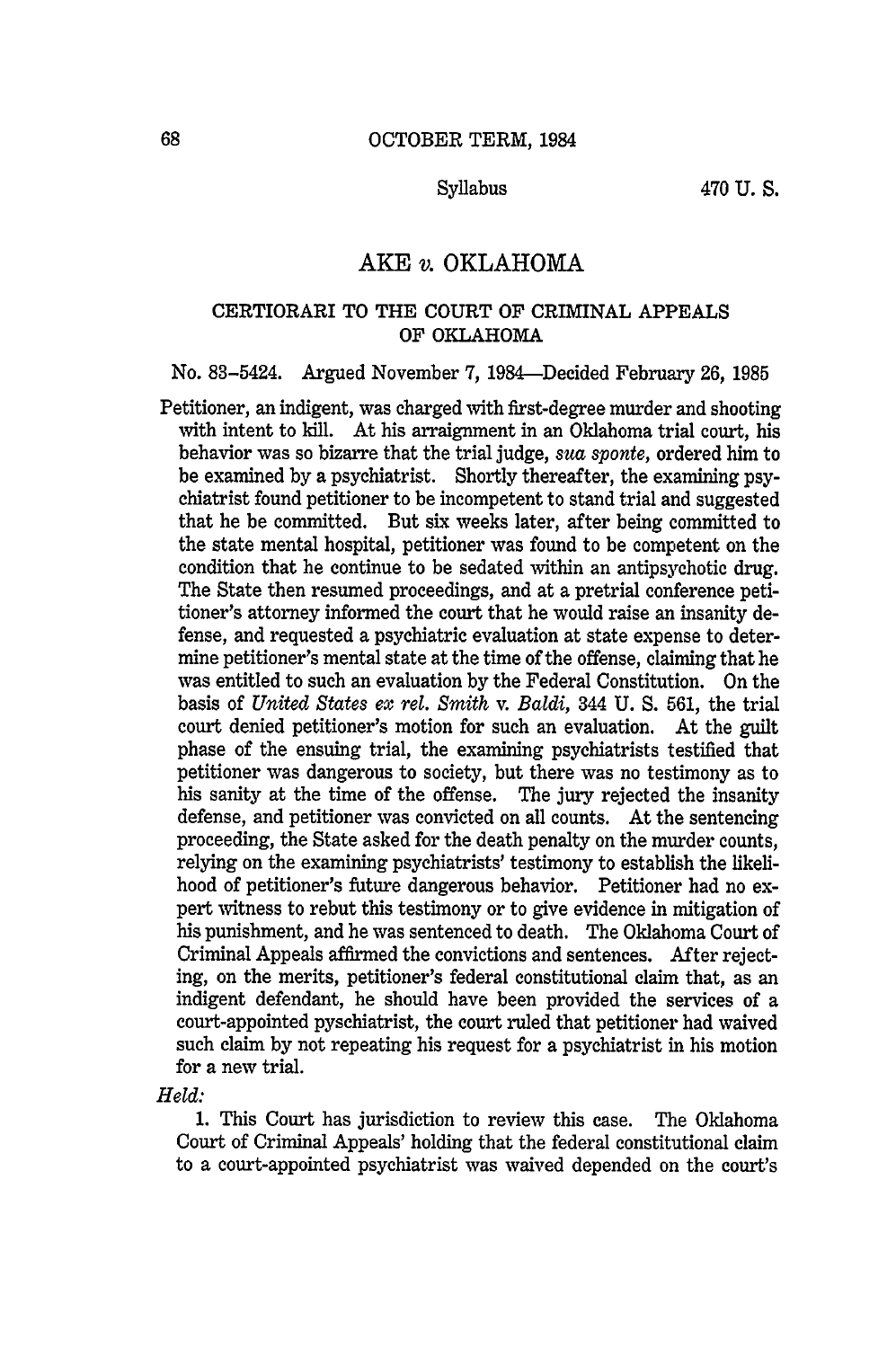## 68 Syllabus

federal-law ruling and consequently does not present an independent state ground for its decision. Pp. 74-75.

2. When a defendant has made a preliminary showing that his sanity at the time of the offense is likely to be a significant factor at trial, the Constitution requires that a State provide access to a psychiatrist's assistance on this issue if the defendant cannot otherwise afford one. Pp. 76-85.

(a) In determining whether, and under what conditions, a psychiatrist's participation is important enough to preparation of a defense to require the State to provide an indigent defendant with access to a psychiatrist, there are three relevant factors: (i) the private interest that will be affected by the State's actions; (ii) the State's interest that will be affected if the safeguard is to be provided; and (iii) the probable value of the additional or substitute safeguards that are sought and the risk of an erroneous deprivation of the affected interest if those safeguards are not provided. The private interest in the accuracy of a criminal proceeding is almost uniquely compelling. The State's interest in denying petitioner a psychiatrist's assistance is not substantial in light of the compelling interest of both the State and petitioner in accurate disposition. And without a psychiatrist's assistance to conduct a professional examination on issues relevant to the insanity defense, to help determine whether that defense is viable, to present testimony, and to assist in preparing the cross-examination of the State's psychiatric witnesses, the risk of an inaccurate resolution of sanity issues is extremely high. This is so particularly when the defendant is able to make an *ex parte* threshold showing that his sanity is likely to be a significant factor in his defense. Pp. 78-83.

(b) When the State at a capital sentencing proceeding presents psychiatric evidence of the defendant's future dangerousness, the defendant, without a psychiatrist's assistance, cannot offer an expert's opposing view, and thereby loses a significant opportunity to raise in the jurors' minds questions about the State's proof of an aggravating factor. In such a circumstance, where the consequence of error is so great, the relevance of responsive psychiatric testimony so evident, and the State's burden so slim, due process requires access to a psychiatric examination on relevant issues, to a psychiatrist's testimony, and to assistance in preparation at the sentencing phase. Pp. 83-84.

(c) *United States ex rel. Smith v. Baldi, supra,* is not authority for absolving the trial court of its obligation to provide petitioner access to a psychiatrist. Pp. 84-85.

3. On the record, petitioner was entitled to access to a psychiatrist's assistance at his trial, it being clear that his mental state at the time of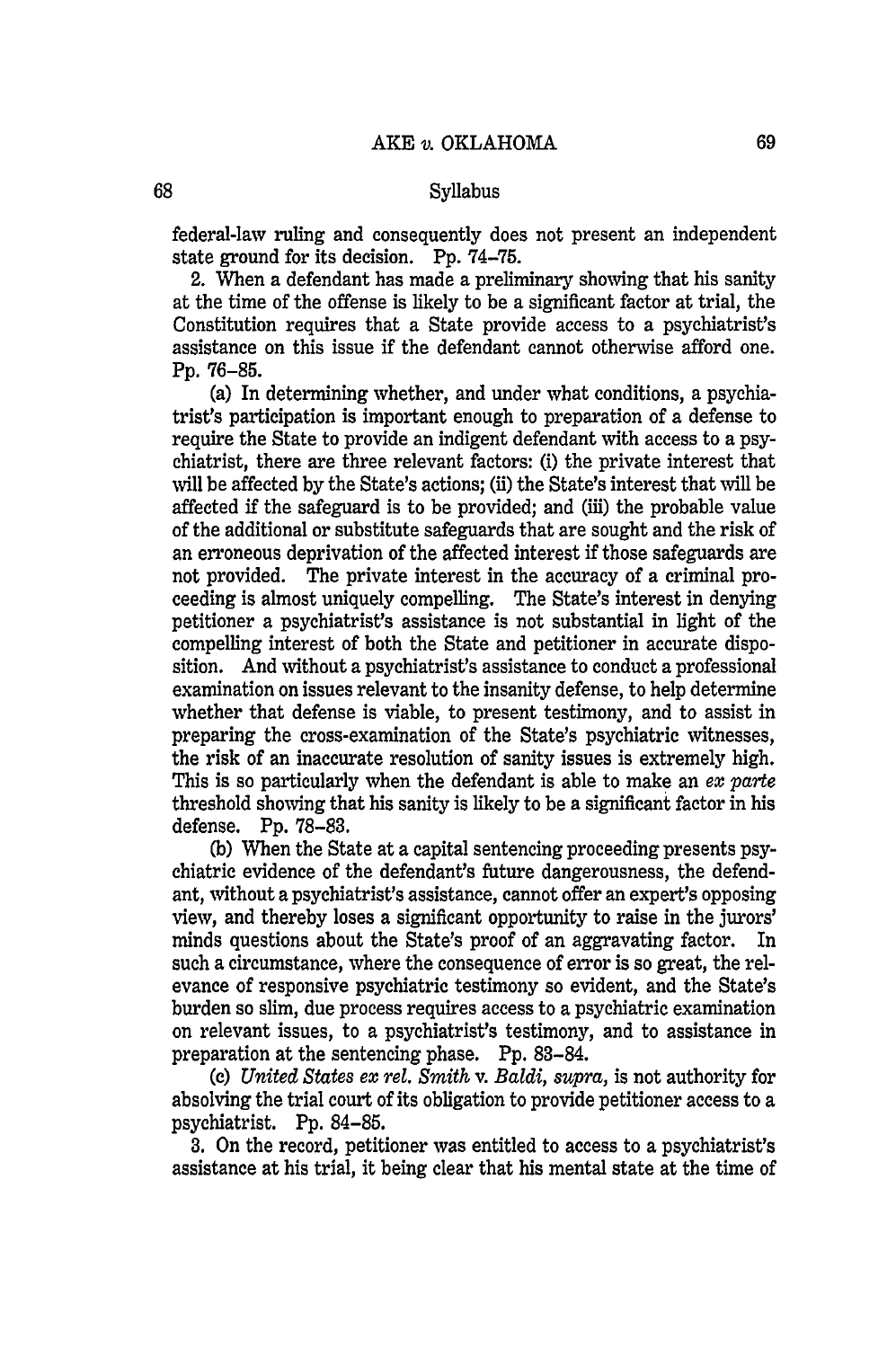## OCTOBER TERM, 1984

#### Opinion of the Court 470 U.S.

the offense was a substantial factor in his defense, and that the trial court was on notice of that fact when the request for a court-appointed psychiatrist was made. In addition, petitioner's future dangerousness was a significant factor at the sentencing phase, so as to entitle him to a psychiatrist's assistance on this issue, and the denial of that assistance deprived him of due process. Pp. 86-87.

663 P. 2d 1, reversed and remanded.

MARSHALL, J., delivered the opinion of the Court, in which BRENNAN, WHITE, BLACKMUN, POWELL, STEVENS, and O'CONNOR, JJ., joined. BURGER, C. J., filed an opinion concurring in the judgment, *post,* p. 87. REHNQUIST, **J.,** filed a dissenting opinion, *post,* p. 87.

*Arthur B. Spitzer* argued the cause for petitioner. With him on the briefs were *Elizabeth Symonds, Charles S. Sims, Burt Neuborne,* and *William B. Rogers.*

*Michael C. Turpen,* Attorney General of Oklahoma, argued the cause for respondent. With him on the brief was *David W. Lee,* Assistant Attorney General.\*

JUSTICE MARSHALL delivered the opinion of the Court.

The issue in this case is whether the Constitution requires that an indigent defendant have access to the psychiatric examination and assistance necessary to prepare an effective defense based on his mental condition, when his sanity at the time of the offense is seriously in question.

**I**

Late in 1979, Glen Burton Ake was arrested and charged with murdering a couple and wounding their two children. He was arraigned in the District Court for Canadian County,

<sup>\*</sup>Briefs of *amici curiae* urging reversal were filed for the New Jersey Department of the Public Advocate by *Joseph H. Rodriguez* and *Michael L. Perlin;* for the American Psychiatric Association by *Joel 1. Klein;* and for the American Psychological Association et al. by *Margaret Farrell Ewing, Donald N. Bersoff, and Bruce J. Ennis.* Briefs of *amici curiae* also supporting petitioner were filed for the Public Defender of Oklahoma et al. by *Robert A. Ravitz, Frank McCarthy,* and *Thomas J. Ray, Jr.;* and for the National Legal Aid and Defender Association et al. by *Richard J. Wilson* and *James M. Doyle.*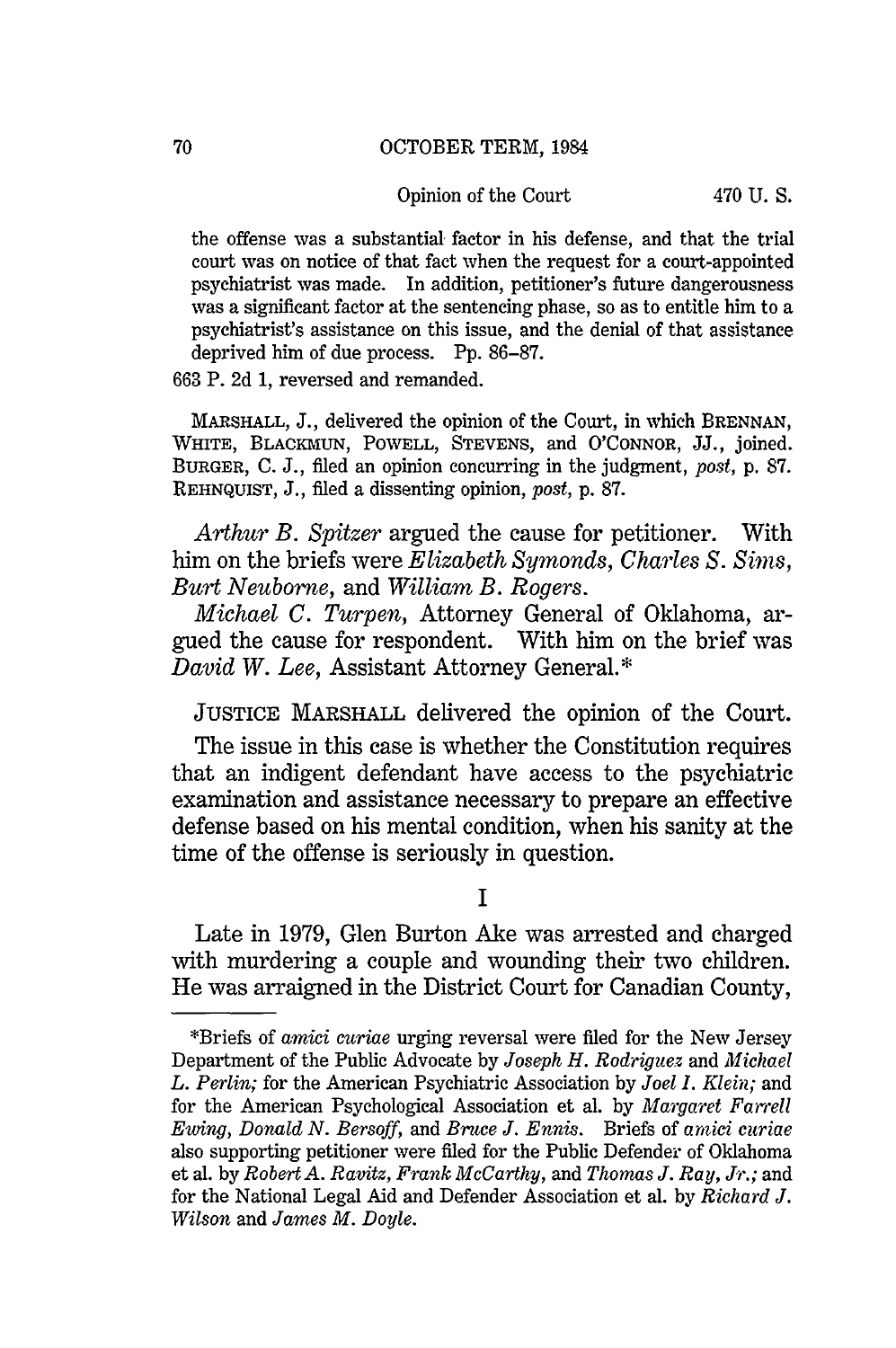Okla., in February 1980. His behavior at arraignment, and in other prearraignment incidents at the jail, was so bizarre that the trial judge, *sua sponte,* ordered him to be examined by a psychiatrist "for the purpose of advising with the Court as to his impressions of whether the Defendant may need an extended period of mental observation." App. 2. The examining psychiatrist reported: "At times [Ake] appears to be frankly delusional .... He claims to be the 'sword of vengeance' of the Lord and that he will sit at the left hand of God in heaven." *Id.,* at 8. He diagnosed Ake as a probable paranoid schizophrenic and recommended a prolonged psychiatric evaluation to determine whether Ake was competent to stand trial.

In March, Ake was committed to a state hospital to be examined with respect to his "present sanity," *i. e.,* his competency to stand trial. On April 10, less than six months after the incidents for which Ake was indicted, the chief forensic psychiatrist at the state hospital informed the court that Ake was not competent to stand trial. The court then held a competency hearing, at which a psychiatrist testified:

"[Ake] is a psychotic **...** his psychiatric diagnosis was that of paranoid schizophrenia-chronic, with exacerbation, that is with current upset, and that in addition... he is dangerous. . . . [B]ecause of the severity of his mental illness and because of the intensities of his rage, his poor control, his delusions, he requires a maximum security facility within-I believe-the State Psychiatric Hospital system." *Id.,* at 11-12.

The court found Ake to be a "mentally ill person in need of care and treatment" and incompetent to stand trial, and ordered him committed to the state mental hospital.

Six weeks later, the chief forensic psychiatrist informed the court that Ake had become competent to stand trial. At the time, Ake was receiving 200 milligrams of Thorazine, an antipsychotic drug, three times daily, and the psychiatrist indicated that, if Ake continued to receive that dosage, his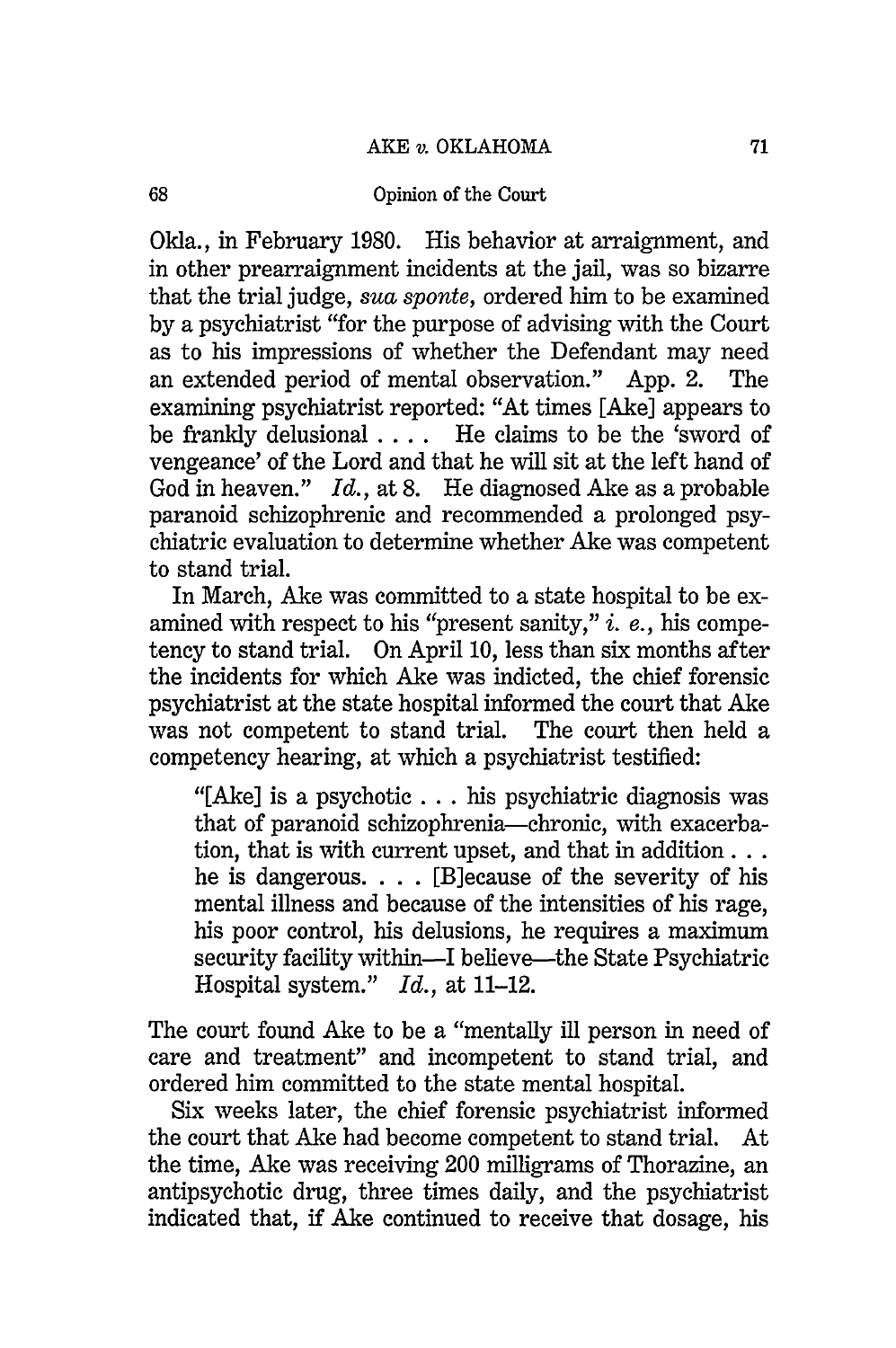condition would remain stable. The State then resumed proceedings against Ake.

At a pretrial conference in June, Ake's attorney informed the court that his client would raise an insanity defense. To enable him to prepare and present such a defense adequately, the attorney stated, a psychiatrist would have to examine Ake with respect to his mental condition at the time of the offense. During Ake's 3-month stay at the state hospital, no inquiry had been made into his sanity at the time of the offense, and, as an indigent, Ake could not afford to pay for a psychiatrist. Counsel asked the court either to arrange to have a psychiatrist perform the examination, or to provide funds to allow the defense to arrange one. The trial judge rejected counsel's argument that the Federal Constitution requires that an indigent defendant receive the assistance of a psychiatrist when that assistance is necessary to the defense, and he denied the motion for a psychiatric evaluation at state expense on the basis of this Court's decision in *United States ex rel. Smith v. Baldi,* 344 U. S. 561 (1953).

Ake was tried for two counts of murder in the first degree, a crime punishable by death in Oklahoma, and for two counts of shooting with intent to kill. At the guilt phase of trial, his sole defense was insanity. Although defense counsel called to the stand and questioned each of the psychiatrists who had examined Ake at the state hospital, none testified about his mental state at the time of the offense because none had examined him on that point. The prosecution, in turn, asked each of these psychiatrists whether he had performed or seen the results of any examination diagnosing Ake's mental state at the time of the offense, and each doctor replied that he had not. *As a result, there was no expert testimony for either side on Ake's sanity at the time of the offense.* The jurors were then instructed that Ake could be found not guilty by reason of insanity if he did not have the ability to distinguish right from wrong at the time of the alleged offense. They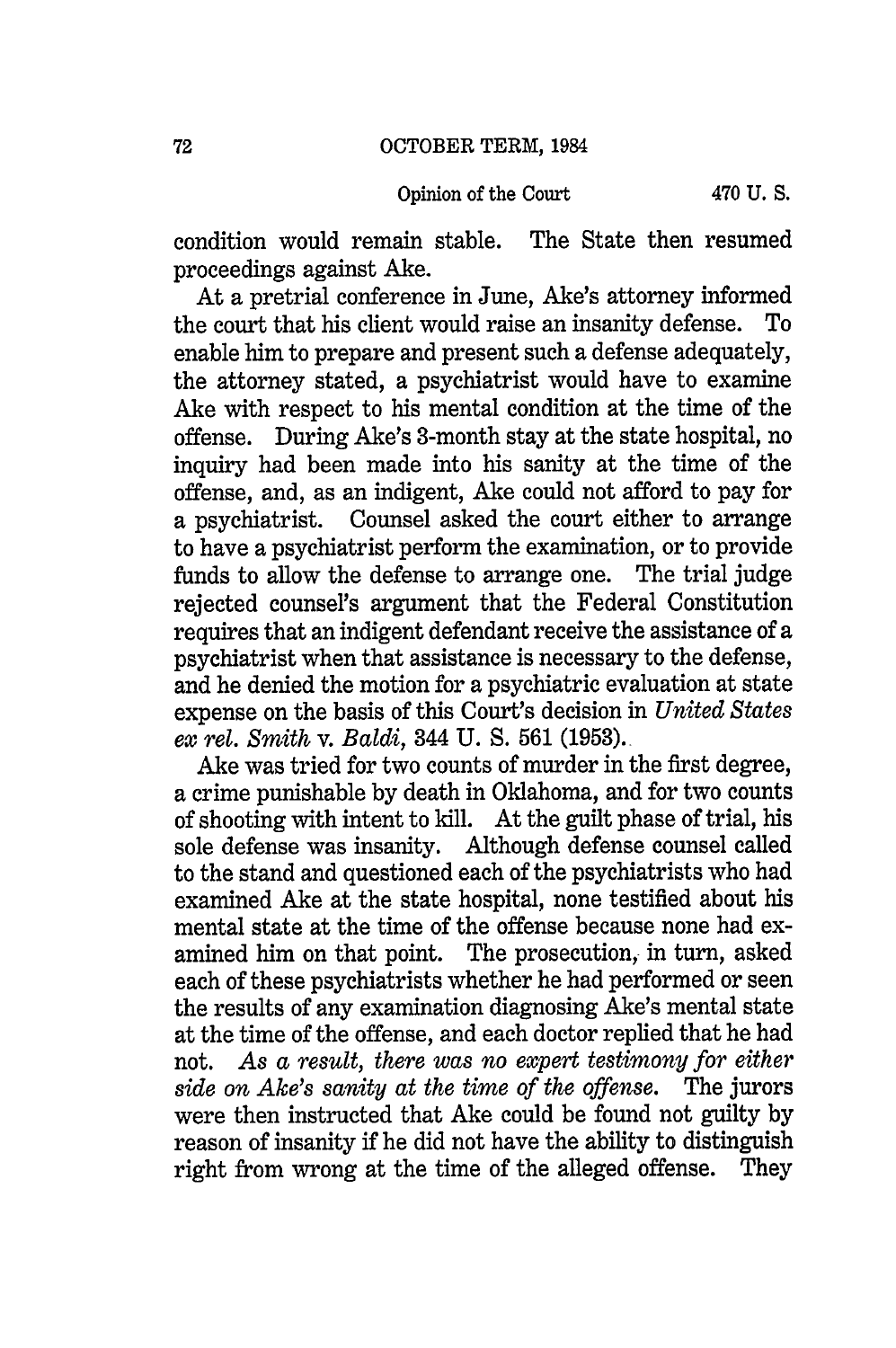were further told that Ake was to be presumed sane at the time of the crime unless *he* presented evidence sufficient to raise a reasonable doubt about his sanity at that time. If he raised such a doubt in their minds, the jurors were informed, the burden of proof shifted to the State to prove sanity beyond a reasonable doubt.<sup>1</sup> The jury rejected Ake's insanity defense and returned a verdict of guilty on all counts.

At the sentencing proceeding, the State asked for the death penalty. No new evidence was presented. The prosecutor relied significantly on the testimony of the state psychiatrists who had examined Ake, and who had testified at the guilt phase that Ake was dangerous to society, to establish the likelihood of his future dangerous behavior. Ake had no expert witness to rebut this testimony or to introduce on his behalf evidence in mitigation of his punishment. The jury sentenced Ake to death on each of the two murder counts, and to **500** years' imprisonment on each of the two counts of shooting with intent to kill.

On appeal to the Oklahoma Court of Criminal Appeals, Ake argued that, as an indigent defendant, he should have been provided the services of a court-appointed psychiatrist. The court rejected this argument, observing: "We have held numerous times that, the unique nature of capital cases notwithstanding, the State does not have the responsibility of

<sup>&#</sup>x27;Oklahoma Stat., Tit. 21, **§** 152 **(1981),** provides that "[all persons are capable of committing crimes, except those belonging to the following classes ... (4) Lunatics, insane persons and all persons of unsound mind, including persons temporarily or partially deprived of reason, upon proof that at the time of committing the act charged against them they were incapable of knowing its wrongfulness." The Oklahoma Court of Criminal Appeals has held that there is an initial presumption of sanity in every case, "which remains until the defendant raises, by sufficient evidence, a reasonable doubt as to his sanity at the time of the crime. If the issue is so raised, the burden of proving the defendant's sanity beyond a reasonable doubt falls upon the State." **663** P. 2d 1, 10 (1983) (case below); see also *Rogers v. State,* **634 P. 2d 743 (Okla. Crim. App. 1981).**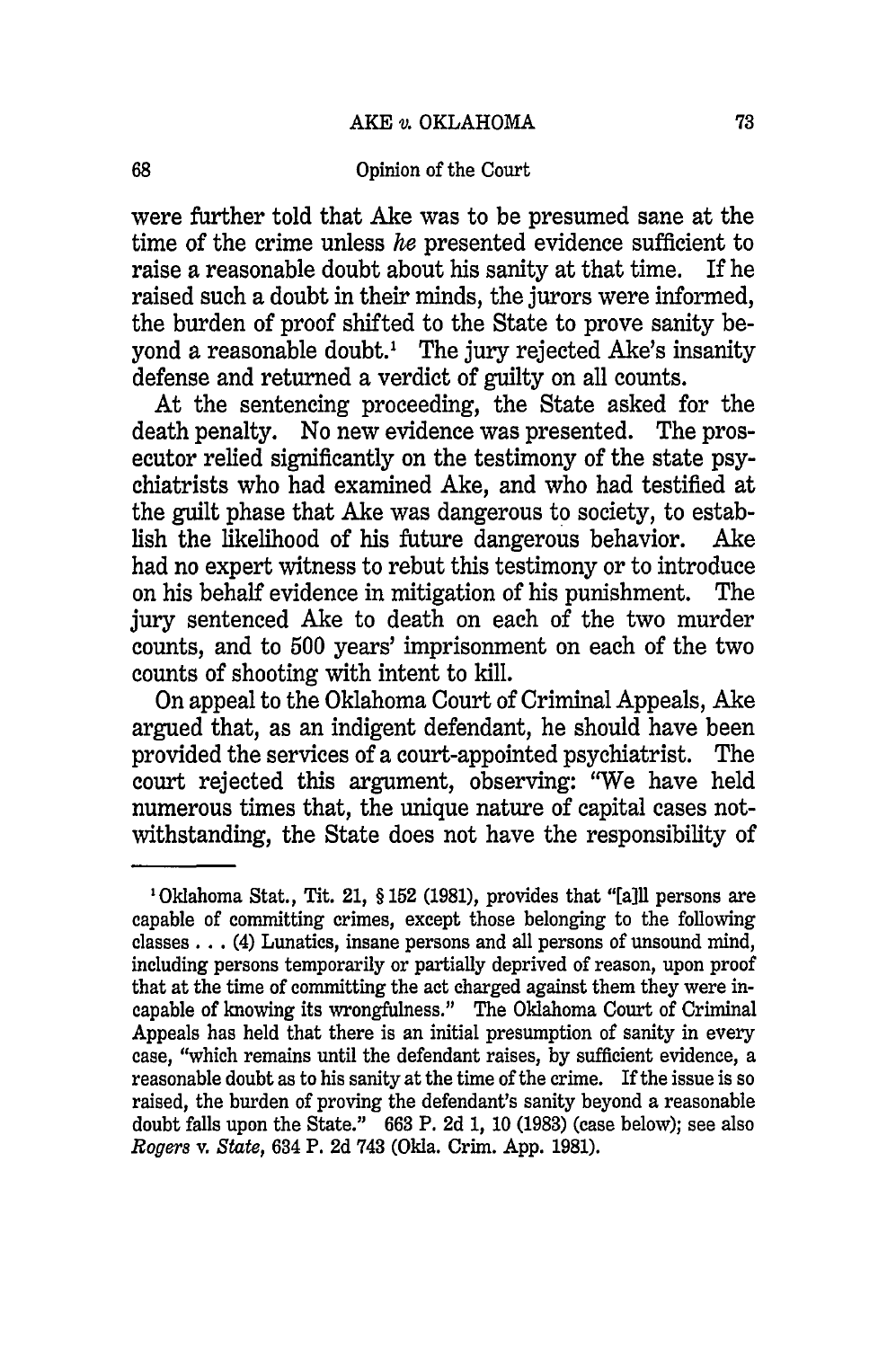### OCTOBER TERM, 1984

# Opinion of the Court 470 **U. S.**

providing such services to indigents charged with capital crimes." 663 P. 2d *1,* 6 (1983). Finding no error in Ake's other claims,<sup>2</sup> the court affirmed the convictions and sentences. We granted certiorari. 465 U. S. 1099 (1984).

We hold that when a defendant has made a preliminary showing that his sanity at the time of the offense is likely to be a significant factor at trial, the Constitution requires that a State provide access to a psychiatrist's assistance on this issue if the defendant cannot otherwise afford one. Accordingly, we reverse.

## II

Initially, we must address our jurisdiction to review this case. After ruling on the merits of Ake's claim, the Oklahoma court observed that in his motion for a new trial Ake had not repeated his request for a psychiatrist and that the claim was thereby waived. 663 P. 2d, at 6. The court cited *Hawkins v. State,* 569 P. 2d 490 (Okla. Crim. App. 1977), for this proposition. The State argued in its brief to this Court that the court's holding on this issue therefore rested on an adequate and independent state ground and ought not be reviewed. Despite the court's state-law ruling, we conclude that the state court's judgment does not rest on an independent state ground and that our jurisdiction is therefore properly exercised.

The Oklahoma waiver rule does not apply to fundamental trial error. See *Hawkins v. State, supra,* at 493; *Gaddis*

<sup>2</sup> The Oklahoma Court of Criminal Appeals also dismissed Ake's claim that the Thorazine he was given during trial rendered him unable to understand the proceedings against him or to assist counsel with his defense. The court acknowledged that Ake "stared vacantly ahead throughout the trial" but rejected Ake's challenge in reliance on a state psychiatrist's word that Ake was competent to stand trial while under the influence of the drug. 663 P. 2d, at 7-8, and n. 5. Ake petitioned for a writ of certiorari on this issue as well. In light of our disposition of the other issues presented, we need not address this claim.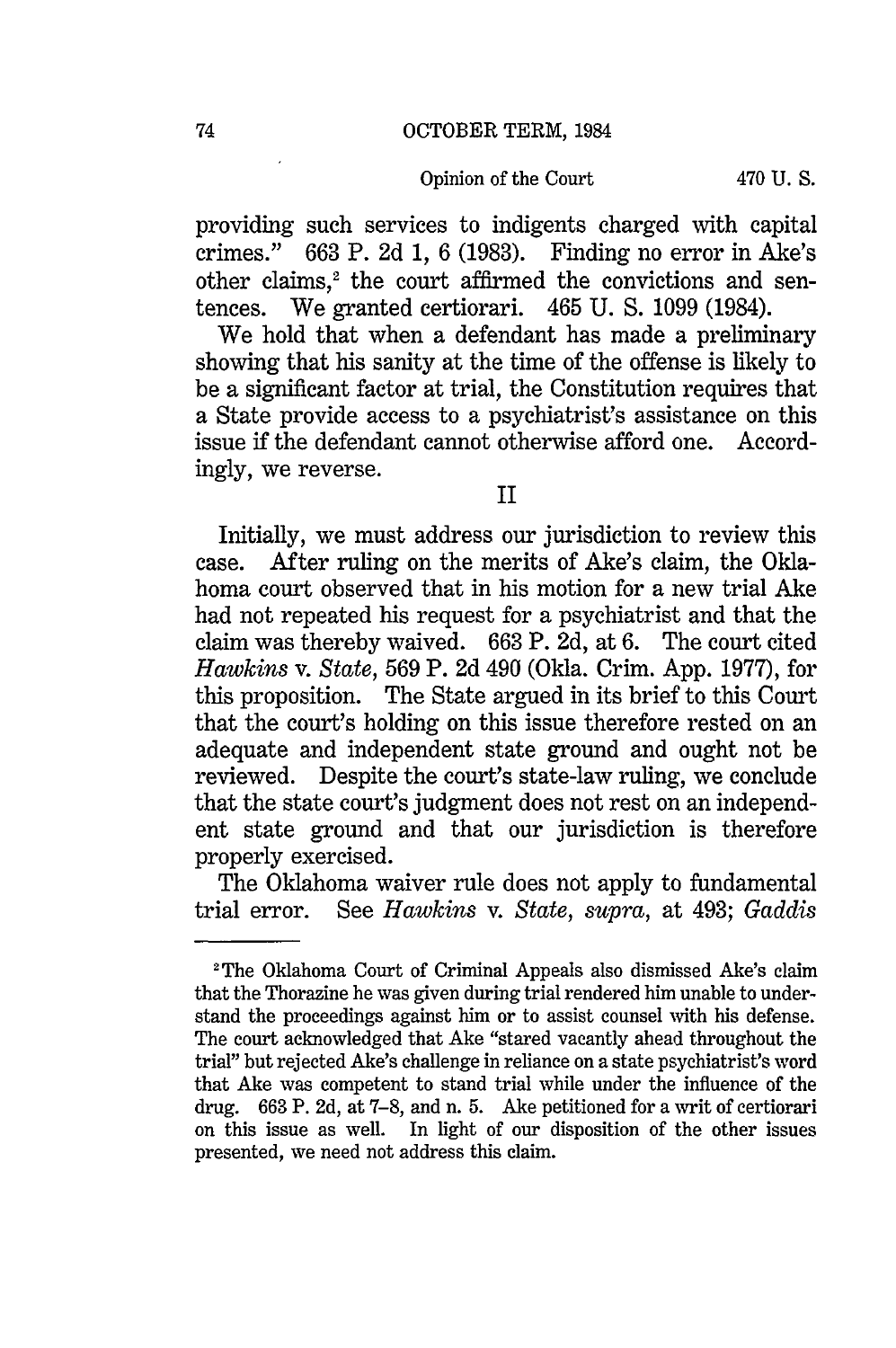*v. State,* 447 P. **2d** 42, 45-46 (Okla. Crim. **App. 1968).** Under Oklahoma law, and as the State conceded at oral argument, federal constitutional errors are "fundamental." Tr. of Oral Arg. **51-52;** see *Buchanan* v. *State,* **523** P. 2d 1134, **1137** (Okla. Crim. **App.** 1974) (violation of constitutional right constitutes fundamental error); see also *Williams* v. *State,* **658** P. **2d** 499 (Okla. Crim. **App. 1983).** Thus, the State has made application of the procedural bar depend on an antecedent ruling on federal law, that is, on the determination of whether federal constitutional error has been committed. Before applying the waiver doctrine to a constitutional question, the state court must rule, either explicitly or implicitly, on the merits of the constitutional question.

As we have indicated in the past, when resolution of the state procedural law question depends on a federal constitutional ruling, the state-law prong of the court's holding is not independent of federal law, and our jurisdiction is not precluded. See *Herb v. Pitcairn,* 324 **U. S. 117, 126** (1945) ("We are not permitted to render an advisory opinion, and if the same judgment would be rendered **by** the state court after we corrected its views of Federal laws, our review could amount to nothing more than an advisory opinion"); *Enterprise Irrigation District v. Farmers Mutual Canal Co.,* 243 U. **S.** 157, 164 (1917) ("But where the non-Federal ground is so interwoven with the other as not to be an independent matter, or is not of sufficient breadth to sustain the judgment without any decision of the other, our jurisdiction is plain"). In such a case, the federal-law holding is integral to the state court's disposition of the matter, and our ruling on the issue is in no respect advisory. In this case, the additional holding of the state court—that the constitutional challenge presented here was waived-depends on the court's federal-law ruling and consequently does not present an independent state ground for the decision rendered. We therefore turn to a consideration of the merits of Ake's claim.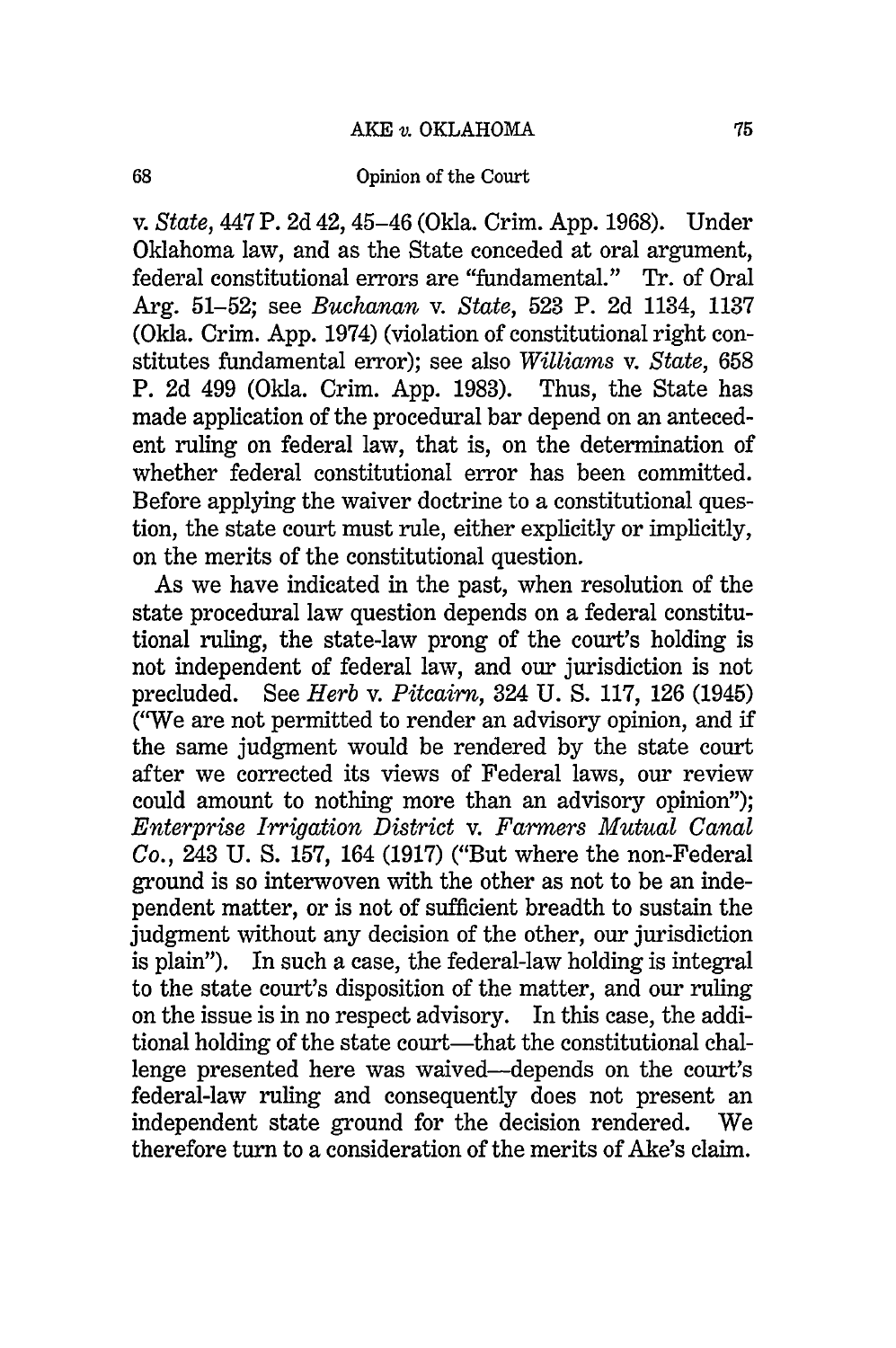## Opinion of the Court 470 U.S.

# **III**

This Court has long recognized that when a State brings its judicial power to bear on an indigent defendant in a criminal proceeding, it must take steps to assure that the defendant has a fair opportunity to present his defense. This elementary principle, grounded in significant part on the Fourteenth Amendment's due process guarantee of fundamental fairness, derives from the belief that justice cannot be equal where, simply as a result of his poverty, a defendant is denied the opportunity to participate meaningfully in a judicial proceeding in which his liberty is at stake. In recognition of this right, this Court held almost **30** years ago that once a State offers to criminal defendants the opportunity to appeal their cases, it must provide a trial transcript to an indigent defendant if the transcript is necessary to a decision on the merits of the appeal. *Griffin* v. *Illinois,* **351 U. S.** 12 **(1956).** Since then, this Court has held that an indigent defendant may not be required to pay a fee before filing a notice of appeal of his conviction, *Burns* v. *Ohio,* **360 U. S. 252 (1959),** that an indigent defendant is entitled to the assistance of counsel at trial, *Gideon v. Wainwright,* **372 U. S. 335 (1963),** and on his first direct appeal as of right, *Douglas v. California,* 372 U. **S.** 353 (1963), and that such assistance must be effective. See *Evitts v. Lucey,* 469 U. **S.** 387 (1985); *Strickland* v. *Washington,* 466 U. **S.** 668 (1984); *McMann v. Richardson,* 397 U. **S.** 759, 771, n. 14 (1970). Indeed, in *Little* v. *Streater,* 452 U. **S.** 1 (1981), we extended this principle of meaningful participation to a "quasi-criminal" proceeding and held that, in a paternity action, the State cannot deny the putative father blood grouping tests, if he cannot otherwise afford them.

<sup>&</sup>lt;sup>3</sup>This Court has recently discussed the role that due process has played in such cases, and the separate but related inquiries that due process and equal protection must trigger. See *Evitts* v. *Lucey; Bearden v. Georgia,* 461 U. S. 660 (1983).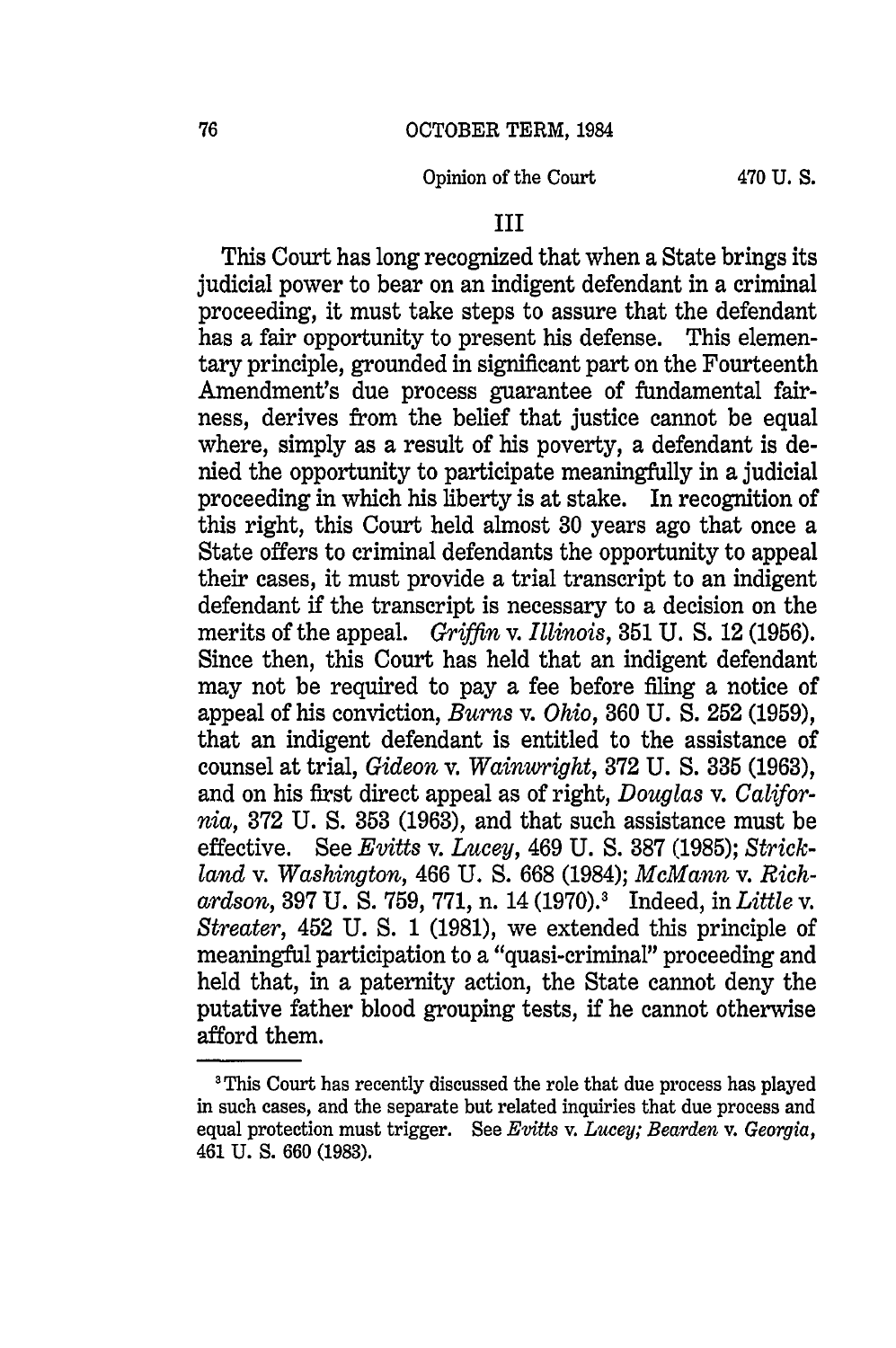Meaningful access to justice has been the consistent theme of these cases. We recognized long ago that mere access to the courthouse doors does not by itself assure a proper functioning of the adversary process, and that a criminal trial is fundamentally unfair if the State proceeds against an indigent defendant without making certain that he has access to the raw materials integral to the building of an effective defense. Thus, while the Court has not held that a State must purchase for the indigent defendant all the assistance that his wealthier counterpart might buy, see *Ross v. Moffitt,* 417 U. S. 600 (1974), it has often reaffirmed that fundamental fairness entitles indigent defendants to "an adequate opportunity to present their claims fairly within the adversary system," *id.,* at 612. To implement this principle, we have focused on identifying the "basic tools of an adequate defense or appeal," *Britt v. North Carolina,* 404 U. **S.** 226, 227 (1971), and we have required that such tools be provided to those defendants who cannot afford to pay for them.

To say that these basic tools must be provided is, of course, merely to begin our inquiry. In this case we must decide whether, and under what conditions, the participation of a psychiatrist is important enough to preparation of a defense to require the State to provide an indigent defendant with access to competent psychiatric assistance in preparing the defense. Three factors are relevant to this determination. The first is the private interest that will be affected by the action of the State. The second is the governmental interest that will be affected if the safeguard is to be provided. The third is the probable value of the additional or substitute procedural safeguards that are sought, and the risk of an erroneous deprivation of the affected interest if those safeguards are not provided. See *Little v. Streater, supra,* at 6; *Mathews v. Eldridge,* 424 U. **S.** 319, 335 (1976). We turn, then, to apply this standard to the issue before us.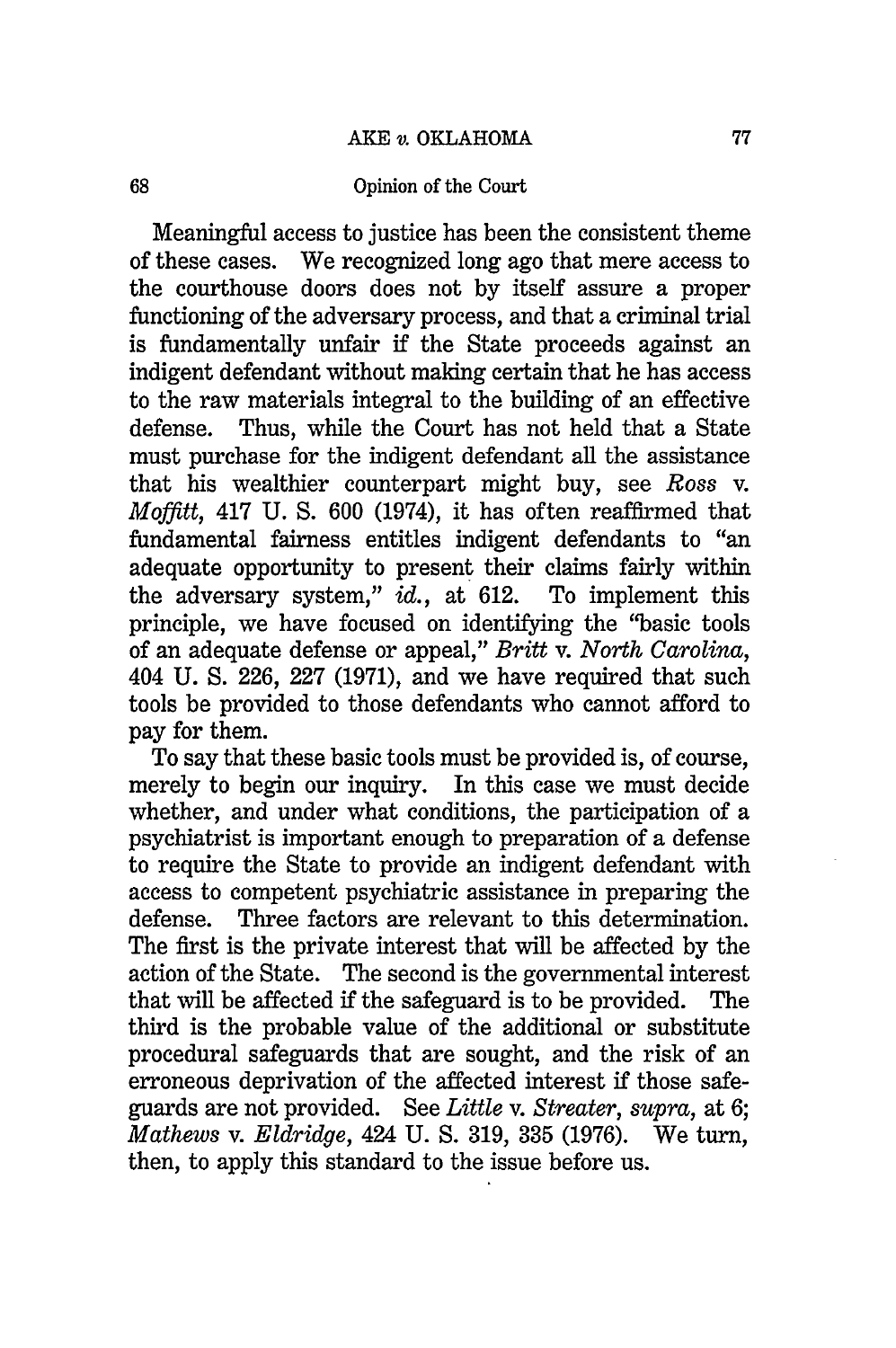#### OCTOBER TERM, 1984

### Opinion of the Court 470 U.S.

The private interest in the accuracy of a criminal proceeding that places an individual's life or liberty at risk is almost uniquely compelling. Indeed, the host of safeguards fashioned by this Court over the years to diminish the risk of erroneous conviction stands as a testament to that concern. The interest of the individual in the outcome of the State's effort to overcome the presumption of innocence is obvious and weighs heavily in our analysis.

We consider, next, the interest of the State. Oklahoma asserts that to provide Ake with psychiatric assistance on the record before us would result in a staggering burden to the State. Brief for Respondent 46-47. We are unpersuaded by this assertion. Many States, as well as the Federal Government, currently make psychiatric assistance available to indigent defendants, and they have not found the financial burden so great as to preclude this assistance.<sup>4</sup> This is

<sup>4</sup>See Ala. Code § 15-12-21 (Supp. 1984); Alaska Stat. Ann. § 18.85.100 (1981); Ariz. Rev. Stat. Ann. § 13-4013 (1978) (capital cases; extended to noncapital cases in *State v. Peeler,* 126 Ariz. 254, 614 P. 2d 335 (App. 1980)); Ark. Stat. Ann. § 17-456 (Supp. 1983); Cal. Penal Code Ann. § 987.9 (West Supp. 1984) (capital cases; right recognized in all cases in *People v. Worthy,* 109 Cal. App. 3d 514, 167 Cal. Rptr. 402 (1980)); Colo. Rev. Stat. § 18-1-403 (Supp. 1984); *State v. Clemons,* 168 Conn. 395, 363 A. 2d 33 (1975); Del. Code Ann., Tit. 29, § 4603 (1983); Fla. Rule Crim. Proc. 3.216; Haw. Rev. Stat. § 802-7 (Supp. 1983); *State* v. *Olin,* 103 Idaho 391, 648 P. 2d 203 (1982); *People v. Watson,* 36 Ill. 2d 228, 221 N. E. 2d 645 (1966); *Owen v. State,* 272 Ind. 122, 396 N. E. 2d 376 (1979) (trial judge may authorize or appoint experts where necessary); Iowa Rule Crim. Proc. 19; Kan. Stat. Ann. § 22-4508 (Supp. 1983); Ky. Rev. Stat. §§ 31.070, 31.110, 31.185 (1980); *State v. Madison,* 345 So. 2d 485 (La. 1977); *State v. Anaya,* 456 A. 2d 1255 (Me. 1983); Mass. Gen. Laws Ann., ch. 261, § 27C(4) (West Supp. 1984-1985); Mich. Comp. Laws Ann. § 768.20a(3) (Supp. 1983); Minn. Stat. § 611.21 (1982); Miss. Code Ann. § 99-15-17 (Supp. 1983); Mo. Rev. Stat. § 552.030.4 (Supp. 1984); Mont. Code Ann. § 46-8-201 (1983); *State v. Suggett,* 200 Neb. 693, 264 N. W. 2d 876 (1978) (discretion to appoint psychiatrist rests with trial court); Nev. Rev. Stat. § 7.135 (1983); N. H. Rev. Stat. Ann. § 604-A:6 (Supp. 1983); N. M. Stat. Ann. §§ 31-16-2, 31-16-8 (1984); N. Y. County Law § 722-c (McKinney Supp.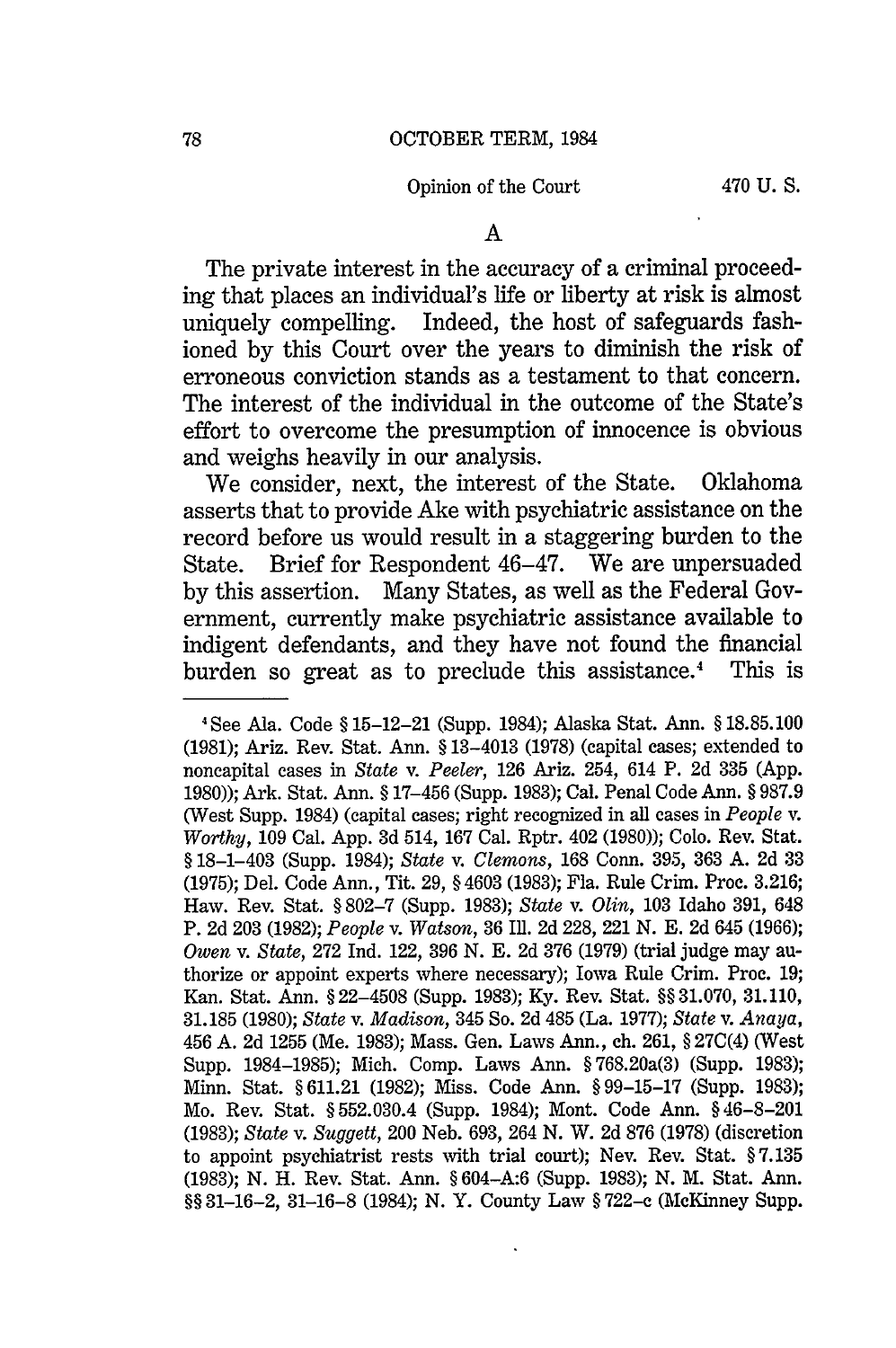especially so when the obligation of the State is limited to provision of one competent psychiatrist, as it is in many States, and as we limit the right we recognize today. At the same time, it is difficult to identify any interest of the State, other than that in its economy, that weighs against recognition of this right. The State's interest in prevailing at trialunlike that of a private litigant-is necessarily tempered **by** its interest in the fair and accurate adjudication of criminal cases. Thus, also unlike a private litigant, a State may not legitimately assert an interest in maintenance of a strategic advantage over the defense, if the result of that advantage is to cast a pall on the accuracy of the verdict obtained. We therefore conclude that the governmental interest in denying Ake the assistance of a psychiatrist is not substantial, in light of the compelling interest of both the State and the individual in accurate dispositions.

Last, we inquire into the probable value of the psychiatric assistance sought, and the risk of error in the proceeding if such assistance is not offered. We begin **by** considering the pivotal role that psychiatry has come to play in criminal proceedings. More than 40 States, as well as the Federal Government, have decided either through legislation or judicial decision that indigent defendants are entitled, under certain circumstances, to the assistance of a psychiatrist's expertise.5 For example, in subsection (e) of the Criminal Justice Act, **18 U. S. C. § 3006A,** Congress has provided that indi-

**<sup>1984-1985);</sup> N. C.** Gen. Stat. §7A-454 **(1981);** Ohio Rev. Code Ann. **§** 2941.51 (Supp. **1983);** Ore. Rev. Stat. **§ j35.055(4) (1983);** *Commonwealth* v. *Gelormo,* **327** Pa. Super. **219, 227,** and n. **5,** 475 **A. 2d 765, 769,** and n. **5** (1984); R. I. Gen. Laws **§ 9-17-19** (Supp. 1984); **S. C.** Code **§ 17-3-80** (Supp. **1983); S. D.** Codified Laws **§ 23A-40-8** (Supp. 1984); Tenn. Code Ann. **§** 40-14-207 (Supp. 1984); Tex. Code Crim. Proc. Ann., Art. **§ 26.05** (Vernon Supp. 1984); Utah Code Ann. **§ 77-32-1 (1982);** Wash. Rev. Code **§§ 10.77.020, 10.77.060 (1983)** (see also *State* v. *Cunningham,* **18** Wash. **App. 517, 569** P. **2d** 1211 **(1977));** W. Va. Code § 29-21-14(e)(3) (Supp. 1984); Wyo. Stat. **§§ 7-1-108; 7-1-110; 7-1-116 (1977).**

<sup>&#</sup>x27;See n. 4, *supra.*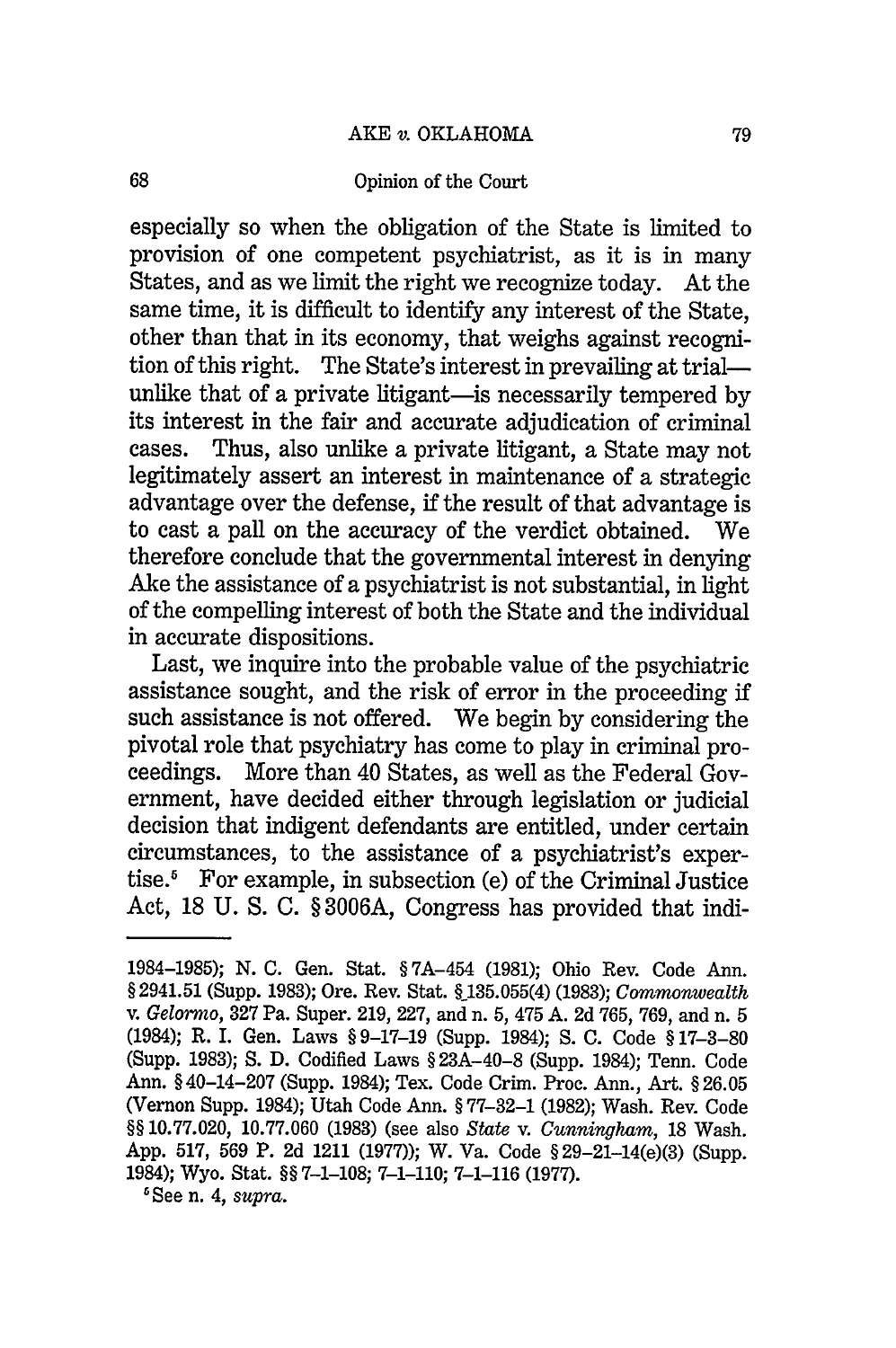Opinion of the Court 470 U.S.

gent defendants shall receive the assistance of all experts "necessary for an adequate defense." Numerous state statutes guarantee reimbursement for expert services under a like standard. And in many States that have not assured access to psychiatrists through the legislative process, state courts have interpreted the State or Federal Constitution to require that psychiatric assistance be provided to indigent defendants when necessary for an adequate defense, or when insanity is at issue. **<sup>6</sup>**

These statutes and court decisions reflect a reality that we recognize today, namely, that when the State has made the defendant's mental condition relevant to his criminal culpability and to the punishment he might suffer, the assistance of a psychiatrist may well be crucial to the defendant's ability to marshal his defense. In this role, psychiatrists gather facts, through professional examination, interviews, and elsewhere, that they will share with the judge or **jury;** they analyze the information gathered and from it draw plausible conclusions about the defendant's mental condition, and about the effects of any disorder on behavior; and they offer opinions about how the defendant's mental condition might have affected his behavior at the time in question. They know the probative questions to ask of the opposing party's psychiatrists and how to interpret their answers. Unlike lay witnesses, who can merely describe symptoms they believe might be relevant to the defendant's mental state, psychiatrists can identify the "elusive and often deceptive" symptoms of insanity, *Solesbee v. Balkcom,* 339 U. **S.** 9, 12 (1950), and tell the jury why their observations are relevant. Further, where permitted by evidentiary rules, psychiatrists can translate a medical diagnosis into language that will assist the trier of fact, and therefore offer evidence in a form that has meaning for the task at hand. Through this process of investigation, interpretation, and testimony, psychiatrists

*6Ibid.*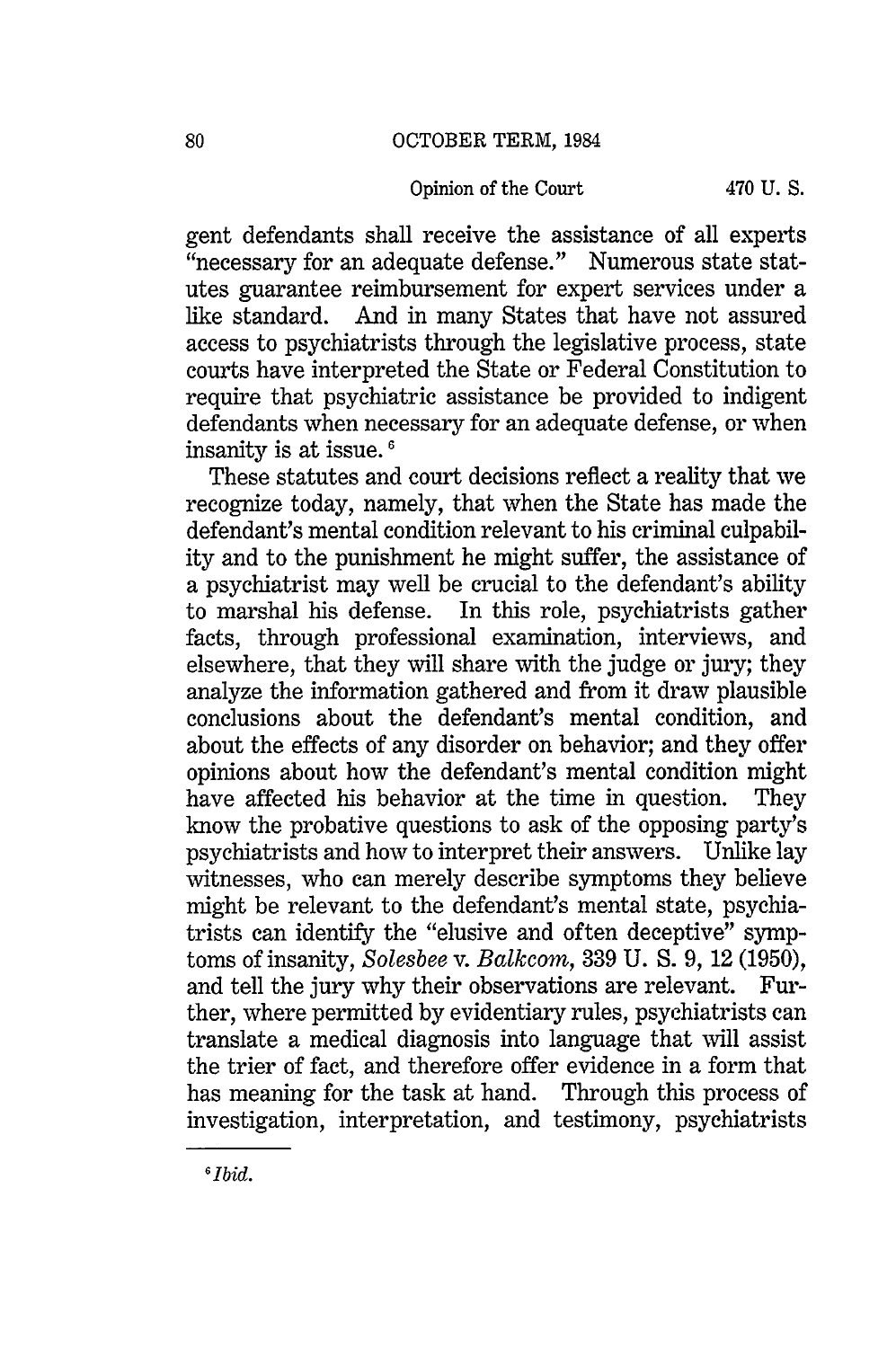ideally assist lay jurors, who generally have no training in psychiatric matters, to make a sensible and educated determination about the mental condition of the defendant at the time of the offense.

Psychiatry is not, however, an exact science, and psychiatrists disagree widely and frequently on what constitutes mental illness, on the appropriate diagnosis to be attached to given behavior and symptoms, on cure and treatment, and on likelihood of future dangerousness. Perhaps because there often is no single, accurate psychiatric conclusion on legal insanity in a given case, juries remain the primary factfinders on this issue, and they must resolve differences in opinion within the psychiatric profession on the basis of the evidence offered by each party. When jurors make this determination about issues that inevitably are complex and foreign, the testimony of psychiatrists can be crucial and "a virtual necessity if an insanity plea is to have any chance of success."<sup>7</sup> By organizing a defendant's mental history, examination results and behavior, and other information, interpreting it in light of their expertise, and then laying out their investigative and analytic process to the jury, the psychiatrists for each party enable the jury to make its most accurate determination of the truth on the issue before them. It is for this reason that States rely on psychiatrists as examiners, consultants, and witnesses, and that private individuals do as well,

**<sup>7</sup>** Gardner, The Myth of the Impartial Psychiatric Expert-Some Comments Concerning Criminal Responsibility and the Decline of the Age of Therapy, 2 Law & Psychology Rev. 99, 113-114 (1976). In addition, "[tiestimony emanating from the depth and scope of specialized knowledge is very impressive to a jury. The same testimony from another source can have less effect." F. Bailey & H. Rothblatt, Investigation and Preparation of Criminal Cases § 175 (1970); see also ABA Standards for Criminal Justice  $5-1.4$ , Commentary, p.  $5.20$  (2d ed. 1980) ("The quality of representation at trial **...** may be excellent and yet valueless to the defendant if the defense requires the assistance of a psychiatrist... and no such services are available").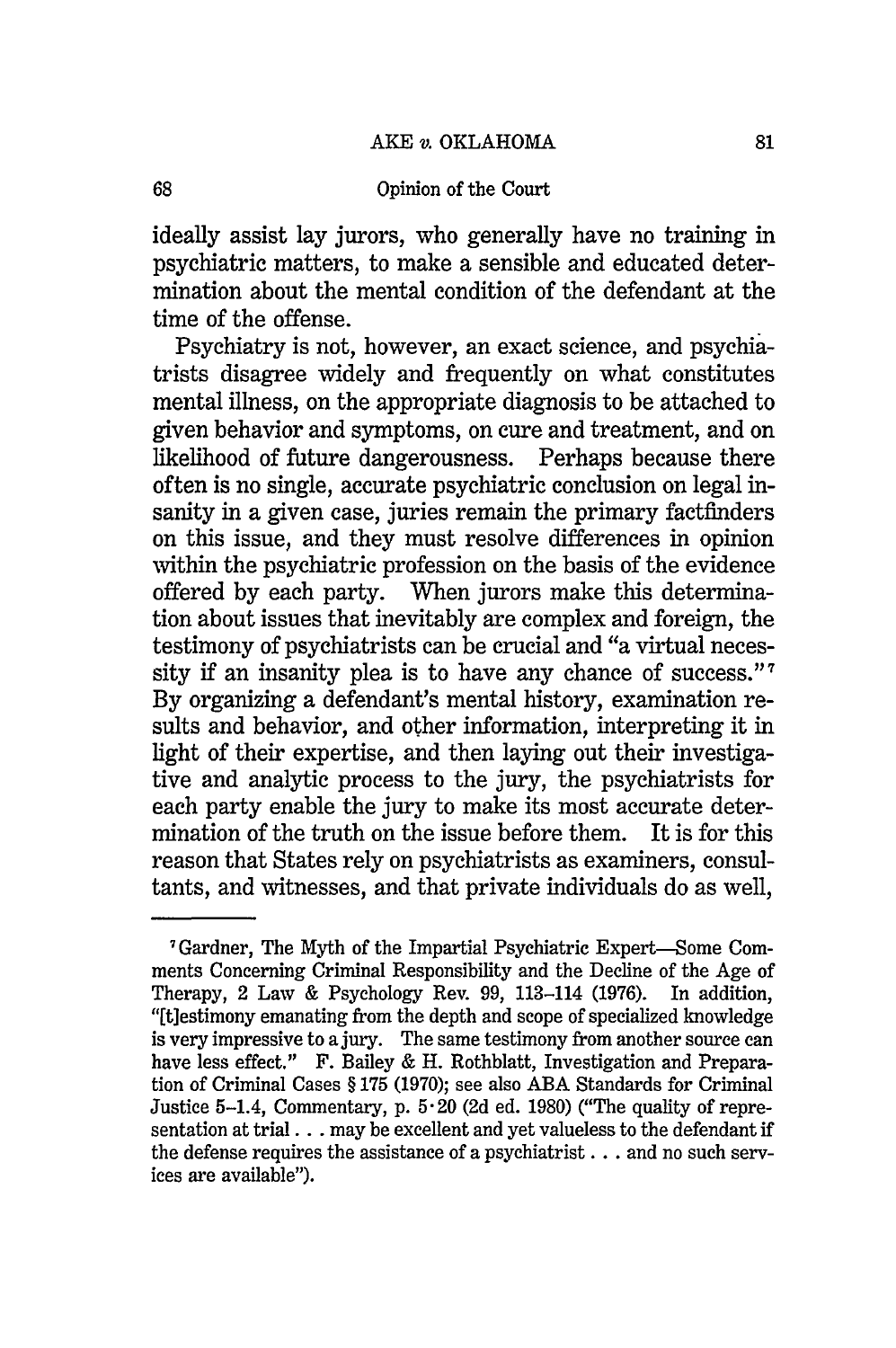when they can afford to do so. $\delta$  In so saying, we neither approve nor disapprove the widespread reliance on psychiatrists but instead recognize the unfairness of a contrary holding in light of the evolving practice.

The foregoing leads inexorably to the conclusion that, without the assistance of a psychiatrist to conduct a professional examination on issues relevant to the defense, to help determine whether the insanity defense is viable, to present testimony, and to assist in preparing the cross-examination of a State's psychiatric witnesses, the risk of an inaccurate resolution of sanity issues is extremely high. With such assistance, the defendant is fairly able to present at least enough information to the jury, in a meaningful manner, as to permit it to make a sensible determination.

A defendant's mental condition is not necessarily at issue in every criminal proceeding, however, and it is unlikely that psychiatric assistance of the kind we have described would be of probable value in cases where it is not. The risk of error from denial of such assistance, as well as its probable value, is most predictably at its height when the defendant's mental condition is seriously in question. When the defendant is able to make an *ex parte* threshold showing to the trial court that his sanity is likely to be a significant factor in

<sup>8</sup> See also *Reilly v. Barry,* 250 N. Y. 456, 461, 166 N. E. 165, 167 (1929) (Cardozo, C. J.) ("[Ulpon the trial of certain issues, such as insanity or forgery, experts are often necessary both for prosecution and for defense. . . . [A] defendant may be at an unfair disadvantage, if he is unable because of poverty to parry by his own witnesses the thrusts of those against him"); 2 I. Goldstein & F. Lane, Goldstein Trial Techniques § 14.01 (2d ed. 1969) ("Modern civilization, with its complexities of business, science, and the professions, has made expert and opinion evidence a necessity. This is true where the subject matters involved are beyond the general knowledge of the average juror"); Henning, The Psychiatrist in the Legal Process, in By Reason of Insanity: Essays on Psychiatry and the Law 217, 219-220 (L. Freedman ed., 1983) (discussing the growing role of psychiatric witnesses as a result of changing definitions of legal insanity and increased judicial and legislative acceptance of the practice).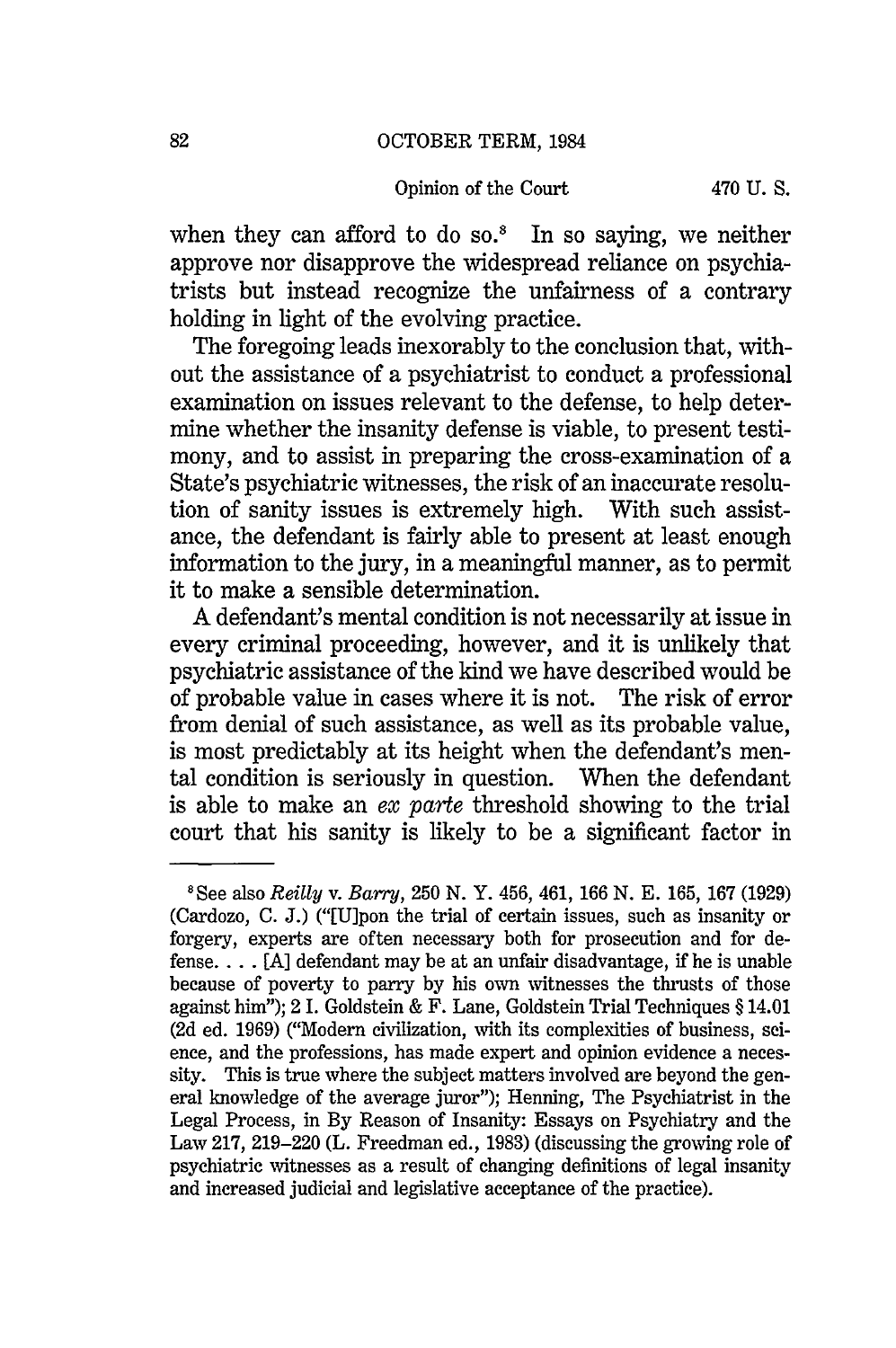his defense, the need for the assistance of a psychiatrist is readily apparent. It is in such cases that a defense may be devastated by the absence of a psychiatric examination and testimony; with such assistance, the defendant might have a reasonable chance of success. In such a circumstance, where the potential accuracy of the jury's determination is so dramatically enhanced, and where the interests of the individual and the State in an accurate proceeding are substantial, the State's interest in its fisc must yield.<sup>9</sup>

We therefore hold that when a defendant demonstrates to the trial judge that his sanity at the time of the offense is to be a significant factor at trial, the State must, at a minimum, assure the defendant access to a competent psychiatrist who will conduct an appropriate examination and assist in evaluation, preparation, and presentation of the defense. This is not to say, of course, that the indigent defendant has a constitutional right to choose a psychiatrist of his personal liking or to receive funds to hire his own. Our concern is that the indigent defendant have access to a competent psychiatrist for the purpose we have discussed, and as in the case of the provision of counsel we leave to the States the decision on how to implement this right.

B

Ake also was denied the means of presenting evidence to rebut the State's evidence of his future dangerousness. The foregoing discussion compels a similar conclusion in the context of a capital sentencing proceeding, when the State presents psychiatric evidence of the defendant's future dangerousness. We have repeatedly recognized the defendant's compelling interest in fair adjudication at the sentencing phase of a capital case. The State, too, has a profound inter-

**<sup>&#</sup>x27;In** any event, before this Court the State concedes that such a right exists but argues only that it is not implicated here. Brief for Respondent 45; Tr. of Oral Arg. 52. It therefore recognizes that the financial burden is not always so great as to outweigh the individual interest.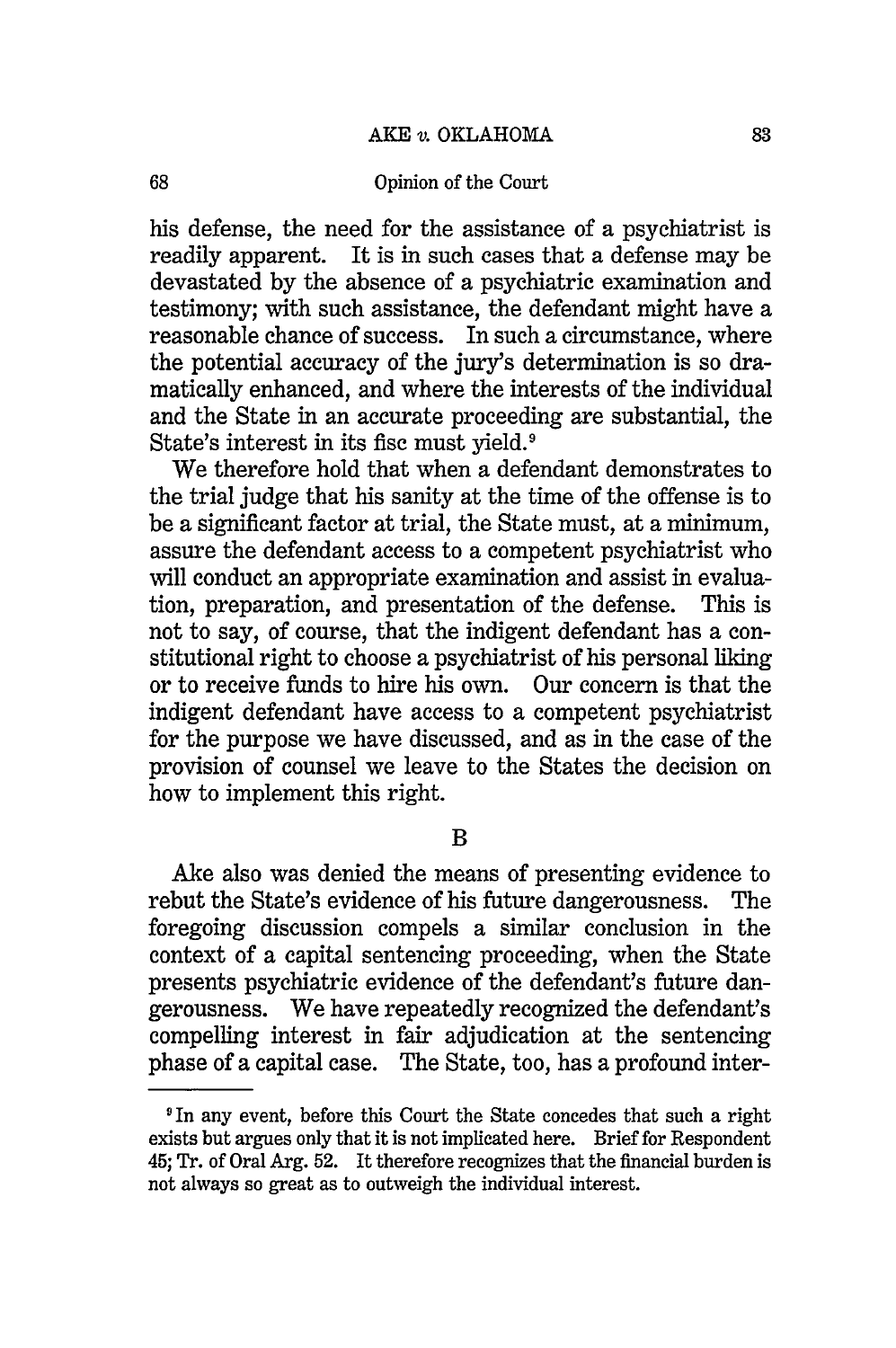### Opinion of the Court 470 **U.** S.

est in assuring that its ultimate sanction is not erroneously imposed, and we do not see why monetary considerations should be more persuasive in this context than at trial. The variable on which we must focus is, therefore, the probable value that the assistance of a psychiatrist will have in this area, and the risk attendant on its absence.

This Court has upheld the practice in many States of placing before the jury psychiatric testimony on the question of future dangerousness, see *Barefoot v. Estelle,* 463 U. S. 880, 896-905 (1983), at least where the defendant has had access to an expert of his own, *id.,* at 899, n. 5. In so holding, the Court relied, in part, on the assumption that the factfinder would have before it both the views of the prosecutor's psychiatrists and the "opposing views of the defendant's doctors" and would therefore be competent to "uncover, recognize, and take due account of **...** shortcomings" in predictions on this point. *Id.,* at 899. Without a psychiatrist's assistance, the defendant cannot offer a well-informed expert's opposing view, and thereby loses a significant opportunity to raise in the jurors' minds questions about the State's proof of an aggravating factor. In such a circumstance, where the consequence of error is so great, the relevance of responsive psychiatric testimony so evident, and the burden on the State so slim, due process requires access to a psychiatric examination on relevant issues, to the testimony of the psychiatrist, and to assistance in preparation at the sentencing phase.

 $\mathcal{C}$ 

The trial court in this case believed that our decision in *United States ex rel. Smith* v. *Baldi,* 344 U. **S.** 561 (1953), absolved it completely of the obligation to provide access to a psychiatrist. For two reasons, we disagree. First, neither *Smith,* nor *MeGarty* v. *O'Brien,* 188 F. 2d 151, 155 (CA1 1951), to which the majority cited in *Smith,* even suggested that the Constitution does not require any psychiatric examination or assistance whatsoever. Quite to the contrary, the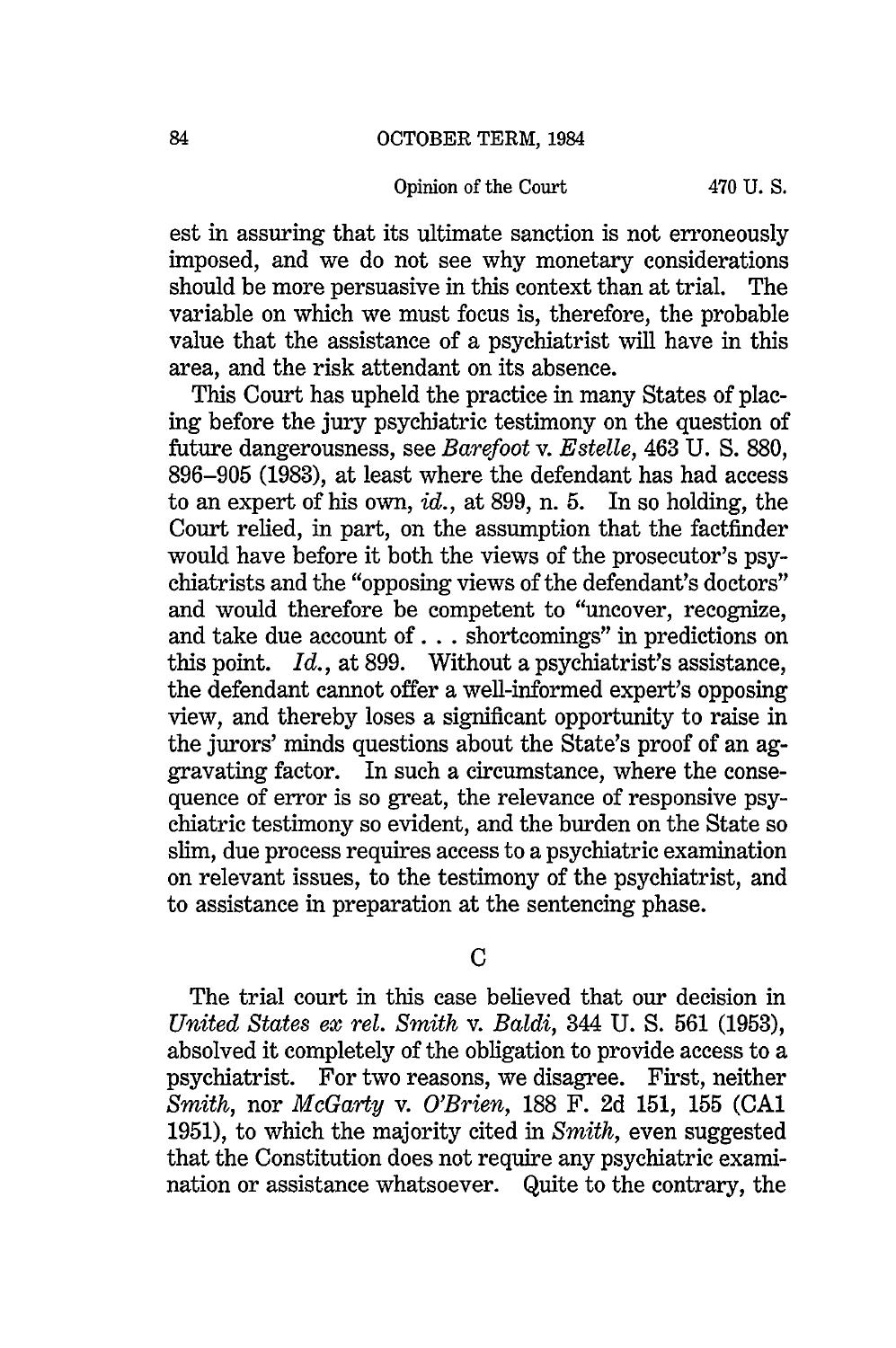record in *Smith* demonstrated that neutral psychiatrists in fact had examined the defendant as to his sanity and had testified on that subject at trial, and it was on that basis that the Court found no additional assistance was necessary. Smith, *supra,* at 568; see also *United States ex rel. Smith v. Baldi,* 192 F. 2d 540, 547 **(CA3** 1951). Similarly, in *MeGarty,* the defendant had been examined by two psychiatrists who were not beholden to the prosecution. We therefore reject the State's contention that *Smith* supports the broad proposition that "[t]here is presently no constitutional right to have a psychiatric examination of a defendant's sanity at the time of the offense." Brief in Opposition 8. At most it supports the proposition that there is no constitutional right to more psychiatric assistance than the defendant in *Smith* had received.

In any event, our disagreement with the State's reliance on *Smith* is more fundamental. That case was decided at a time when indigent defendants in state courts had no constitutional right to even the presence of counsel. Our recognition since then of elemental constitutional rights, each of which has enhanced the ability of an indigent defendant to attain a fair hearing, has signaled our increased commitment to assuring meaningful access to the judicial process. Also, neither trial practice nor legislative treatment of the role of insanity in the criminal process sits paralyzed simply because this Court has once addressed them, and we would surely be remiss to ignore the extraordinarily enhanced role of psychiatry in criminal law today.° Shifts in all these areas since the time of *Smith* convince us that the opinion in that case was addressed to altogether different variables, and that we are not limited by it in considering whether fundamental fairness today requires a different result.

<sup>10</sup> See Henning, *supra* n. **8;** Gardner, *supra* n. **7,** at **99;** H. Huckabee, Lawyers, Psychiatrists and Criminal Law: Cooperation or Chaos? 179- 181 (1980) (discussing reasons for the shift toward reliance on psychiatrists); Huckabee, Resolving the Problem of Dominance of Psychiatrists in Criminal Responsibility Decisions: A Proposal, **27** Sw. L. **J.** 790 (1973).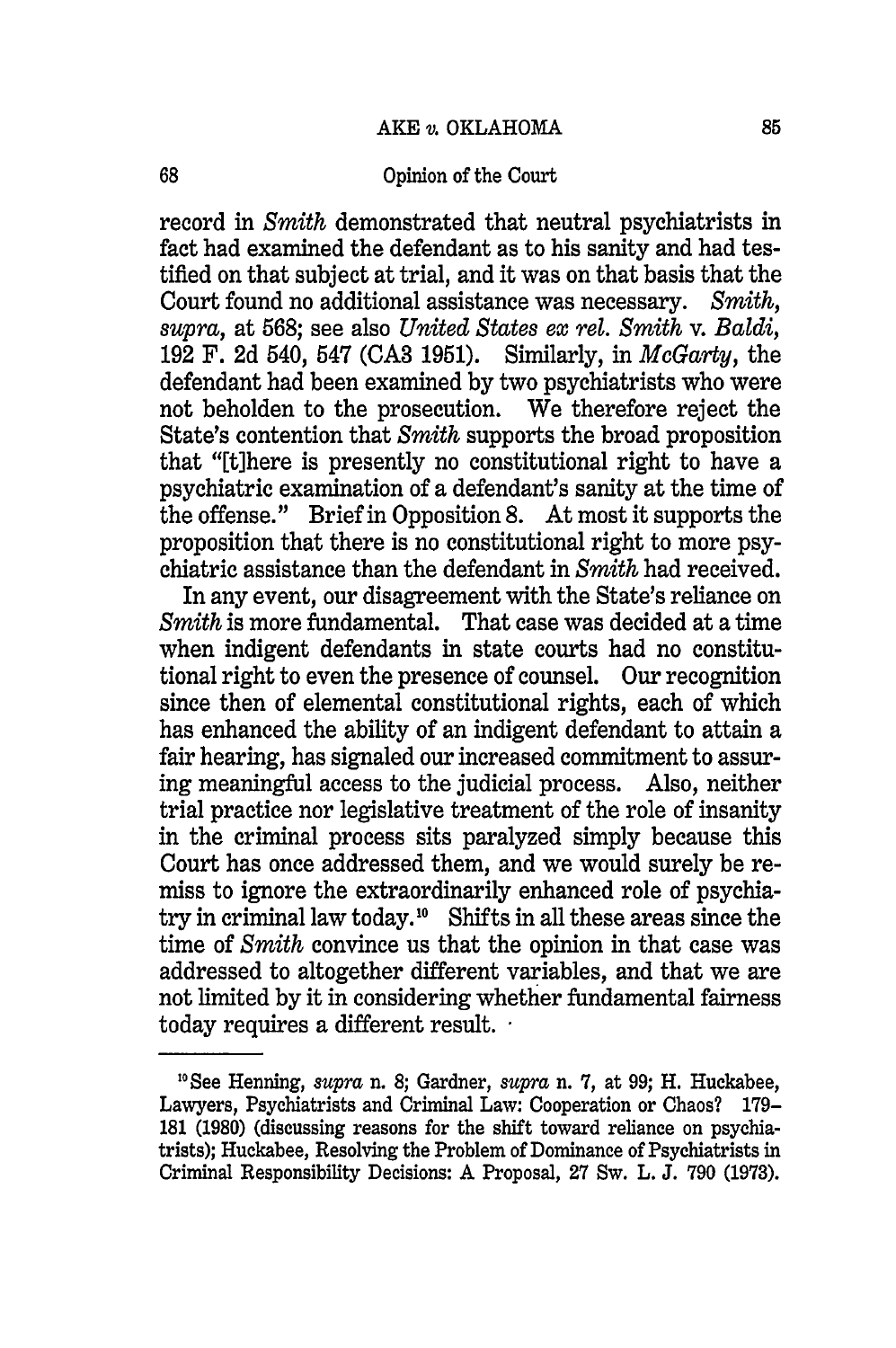## Opinion of the Court 470 U.S.

## IV

We turn now to apply these standards to the facts of this case. On the record before us, it is clear that Ake's mental state at the time of the offense was a substantial factor in his defense, and that the trial court was on notice of that fact when the request for a court-appointed psychiatrist was made. For one, Ake's sole defense was that of insanity. Second, Ake's behavior at arraignment, just four months after the offense, was so bizarre as to prompt the trial judge, *sua sponte,* to have him examined for competency. Third, a state psychiatrist shortly thereafter found Ake to be incompetent to stand trial, and suggested that he be committed. Fourth, when he was found to be competent six weeks later, it was only on the condition that he be sedated with large doses of Thorazine three times a day, during trial. Fifth, the psychiatrists who examined Ake for competency described to the trial court the severity of Ake's mental illness less than six months after the offense in question, and suggested that this mental illness might have begun many years earlier. App. 35. Finally, Oklahoma recognizes a defense of insanity, under which the initial burden of producing evidence falls on the defendant.<sup>11</sup> Taken together, these factors make clear that the question of Ake's sanity was likely to be a significant factor in his defense.<sup>12</sup>

In addition, Ake's future dangerousness was a significant factor at the sentencing phase. The state psychiatrist who treated Ake at the state mental hospital testified at the guilt phase that, because of his mental illness, Ake posed a threat of continuing criminal violence. This testimony raised the issue of Ake's future dangerousness, which is an aggravating factor under Oklahoma's capital sentencing scheme, Okla. Stat., Tit. 21, § 701.12(7) (1981), and on which the prosecutor relied at sentencing. We therefore conclude that Ake also

**<sup>&</sup>quot;** See n. 1, *supra.*

 $12$  We express no opinion as to whether any of these factors, alone or in combination, is necessary to make this finding.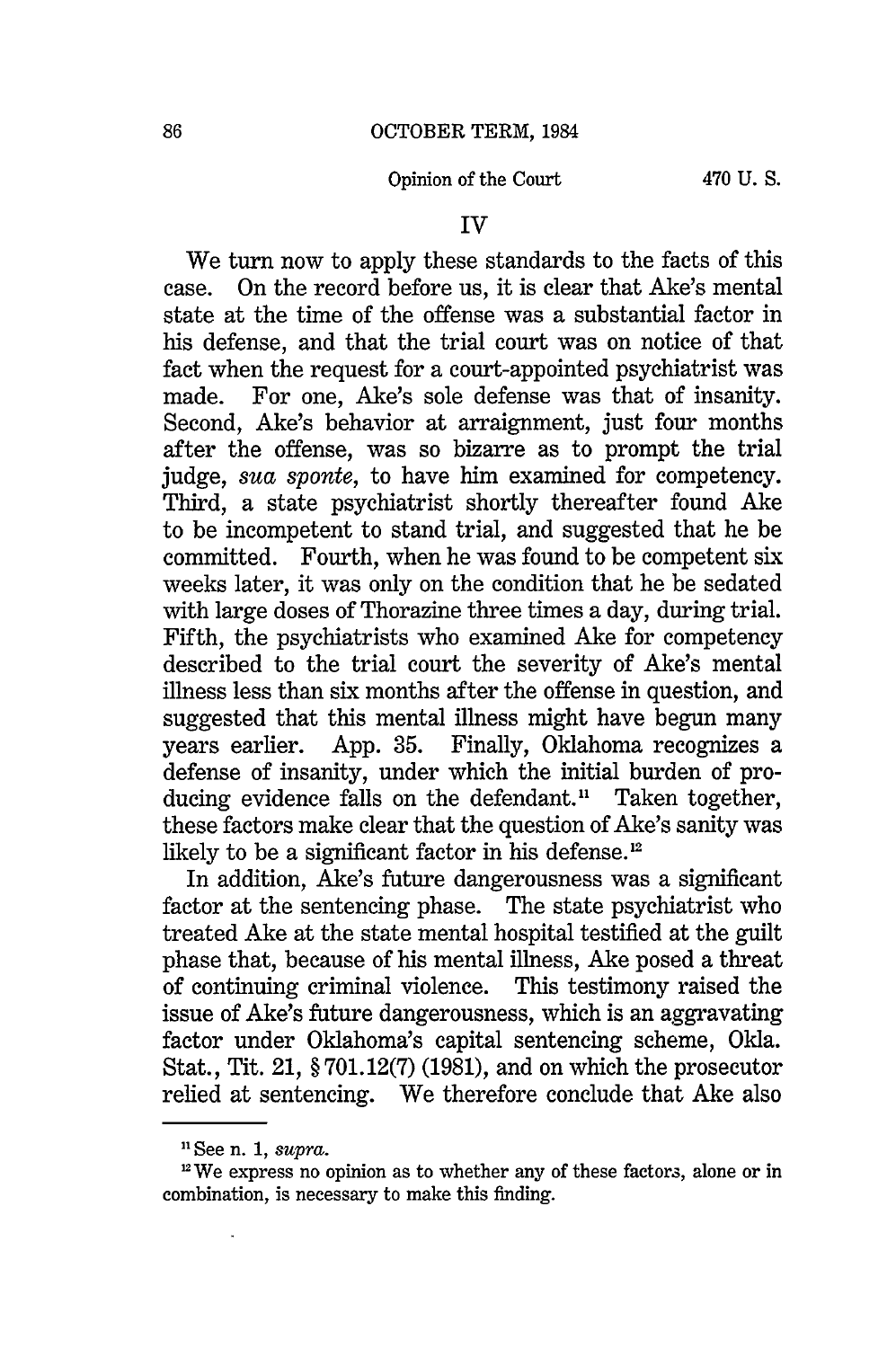68 REHNQUIST, **J.,** dissenting

was entitled to the assistance of a psychiatrist on this issue and that the denial of that assistance deprived him of due process.<sup>13</sup>

Accordingly, we reverse and remand for a new trial.

*It is so ordered.*

CHIEF JUSTICE BURGER, concurring in the judgment.

This is a capital case in which the Court is asked to decide whether a State may refuse an indigent defendant "any opportunity whatsoever" to obtain psychiatric evidence for the preparation and presentation of a claim of insanity by way of defense when the defendant's legal sanity at the time of the offense was "seriously in issue."

The facts of the case and the question presented confine the actual holding of the Court. In capital cases the finality of the sentence imposed warrants protections that may or may not be required in other cases. Nothing in the Court's opinion reaches noncapital cases.

JUSTICE REHNQUIST, dissenting.

The Court holds that "when a defendant has made a preliminary showing that his sanity at the time of the offense is likely to be a significant factor at trial, the Constitution requires that a State provide access to a psychiatrist's assistance on this issue if the defendant cannot otherwise afford one." *Ante,* at 74. I do not think that the facts of this case warrant the establishment of such a principle; and I think that even if the factual predicate of the Court's statement were established, the constitutional rule announced by the Court is far too broad. I would limit the rule to capital cases, and make clear that the entitlement is to an independent psychiatric evaluation, not to a defense consultant.

<sup>&</sup>lt;sup>13</sup> Because we conclude that the Due Process Clause guaranteed to Ake the assistance he requested and was denied, we have no occasion to consider the applicability of the Equal Protection Clause, or the Sixth Amendment, in this context.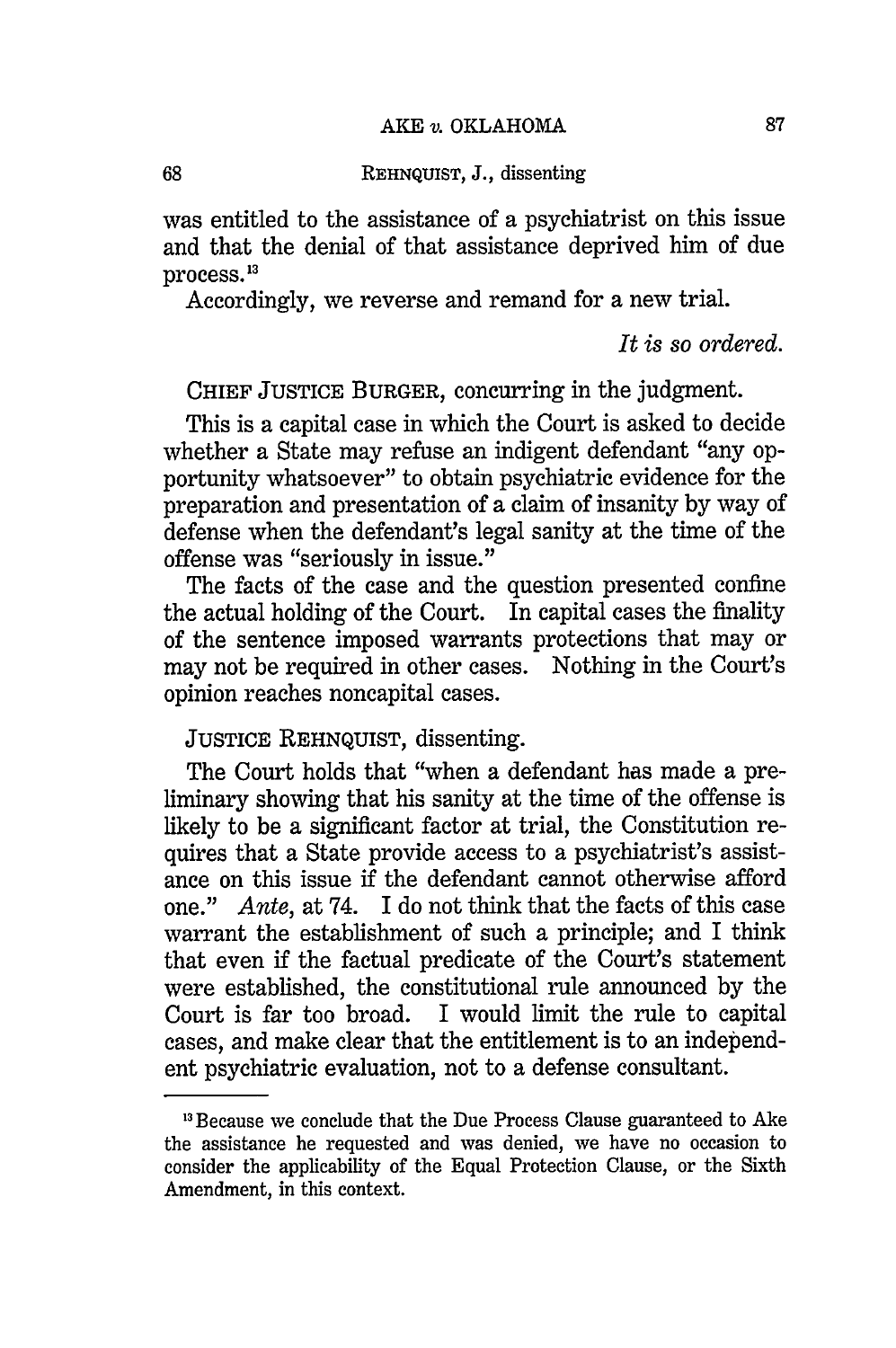# REHNQUIST, **J.,** dissenting 470 **U. S.**

Petitioner Ake and his codefendant Hatch quit their jobs on an oil field rig in October **1979,** borrowed a car, and went looking for a location to burglarize. They drove to the rural home of Reverend and Mrs. Richard Douglass, and gained entrance to the home **by** a ruse. Holding Reverend and Mrs. Douglass and their children, Brooks and Leslie, at gunpoint, they ransacked the home; they then bound and gagged the mother, father, and son, and forced them to lie on the living room floor. Ake and Hatch then took turns attempting to rape 12-year-old Leslie Douglass in a nearby bedroom. Having failed in these efforts, they forced her to lie on the living room floor with the other members of her family.

Ake then shot Reverend Douglass and Leslie each twice, and Mrs. Douglass and Brooks once, with a .357 magnum pistol, and fled. Mrs. Douglass died almost immediately as a result of the gunshot wound; Reverend Douglass' death was caused **by** a combination of the gunshots he received, and strangulation from the manner in which he was bound. Leslie and Brooks managed to untie themselves and to drive to the home of a nearby doctor. Ake and his accomplice were apprehended in Colorado following a month-long crime spree that took them through Arkansas, Louisiana, Texas, and other States in the western half of the United States.

Ake was extradited from Colorado to Oklahoma on November 20, **1979,** and placed in the city jail in **El** Reno, Oklahoma. Three days after his arrest, he asked to speak to the Sheriff. Ake gave the Sheriff a detailed statement concerning the above crimes, which was first taped, then reduced to 44 written pages, corrected, and signed **by** Ake.

Ake was arraigned on November **23, 1979,** and again appeared in court with his codefendant Hatch on December 11th. Hatch's attorney requested and obtained an order transferring Hatch to the state mental hospital for a 60-day observation period to determine his competency to stand trial; although Ake was present in court with his attorney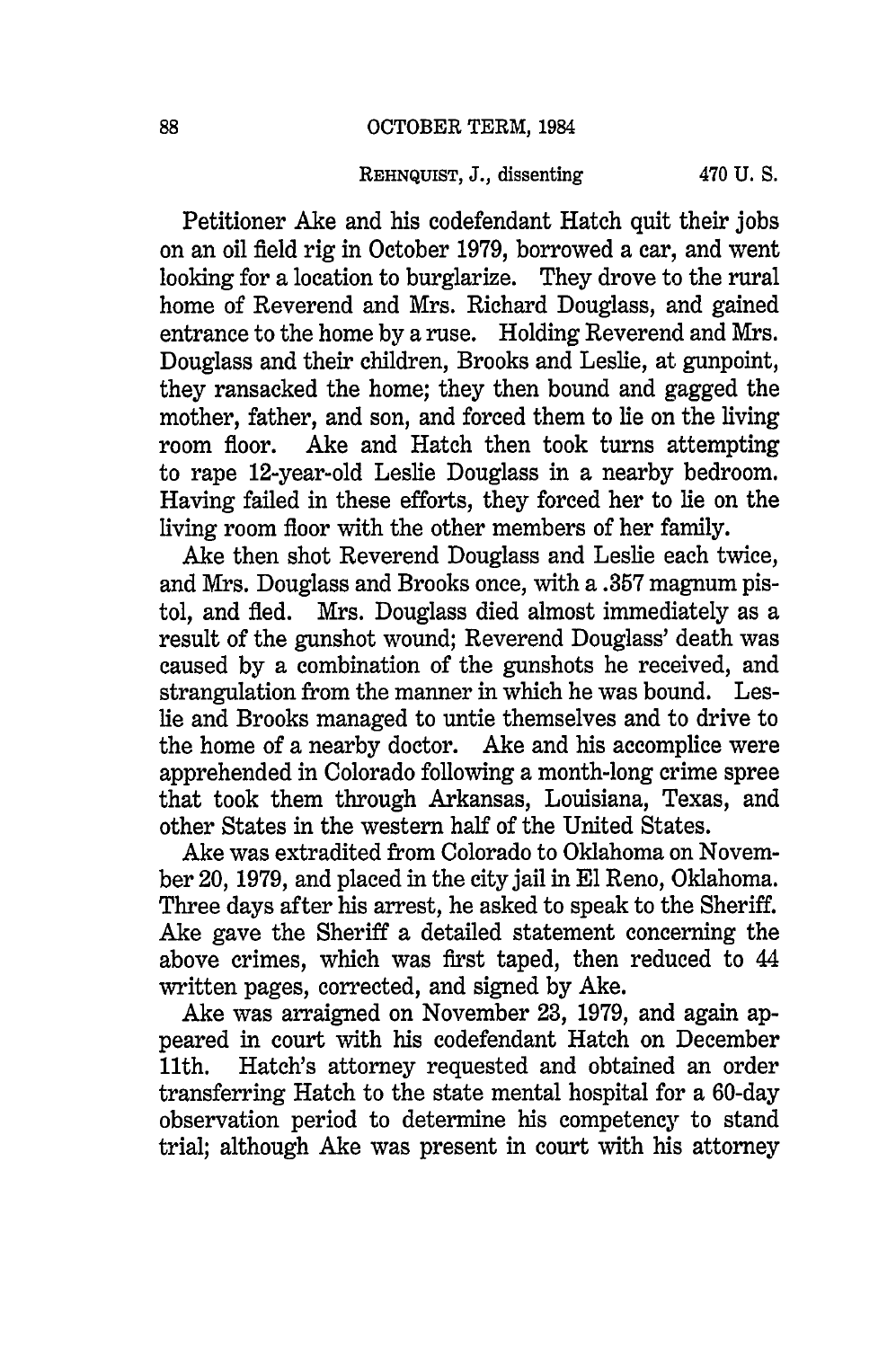during this proceeding, no such request was made on behalf of Ake.

On January 21, **1980,** both Ake and Hatch were bound over for trial at the conclusion of a preliminary hearing. No suggestion of insanity at the time of the commission of the offense was made at this time. On February 14, **1980,** Ake appeared for formal arraignment, and at this time became disruptive. The court ordered that Ake be examined **by** Dr. William Allen, a psychiatrist in private practice, in order to determine his competency to stand trial. On April **10, 1980,** a competency hearing was held at the conclusion of which the trial court found that Ake was a mentally ill person in need of care and treatment, and he was transferred to a state institution. Six weeks later, the chief psychiatrist for the institution advised the court that Ake was now competent to stand trial, and the murder trial began on June **23, 1980.** At this time Ake's attorney withdrew a pending motion for jury trial on present sanity. Outside the presence of the jury the State produced testimony of a cellmate of Ake, who testified that Ake had told him that he was going to try to "play crazy."

The State at trial produced evidence as to guilt, and the only evidence offered **by** Ake was the testimony of the doctors who had observed and treated him during his confinement pursuant to the previous order of the court. Each of these doctors testified as to Ake's mental condition at the time of his confinement in the institution, but none could express a view as to his mental condition at the time of the offense. Significantly, although all three testified that Ake suffered from some form of mental illness six months after he committed the murders, on cross-examination two of the psychiatrists specifically stated that they had "no opinion" concerning Ake's capacity to tell right from wrong at the time of the offense, and the third would only speculate that a psychosis might have been "apparent" at that time. The Court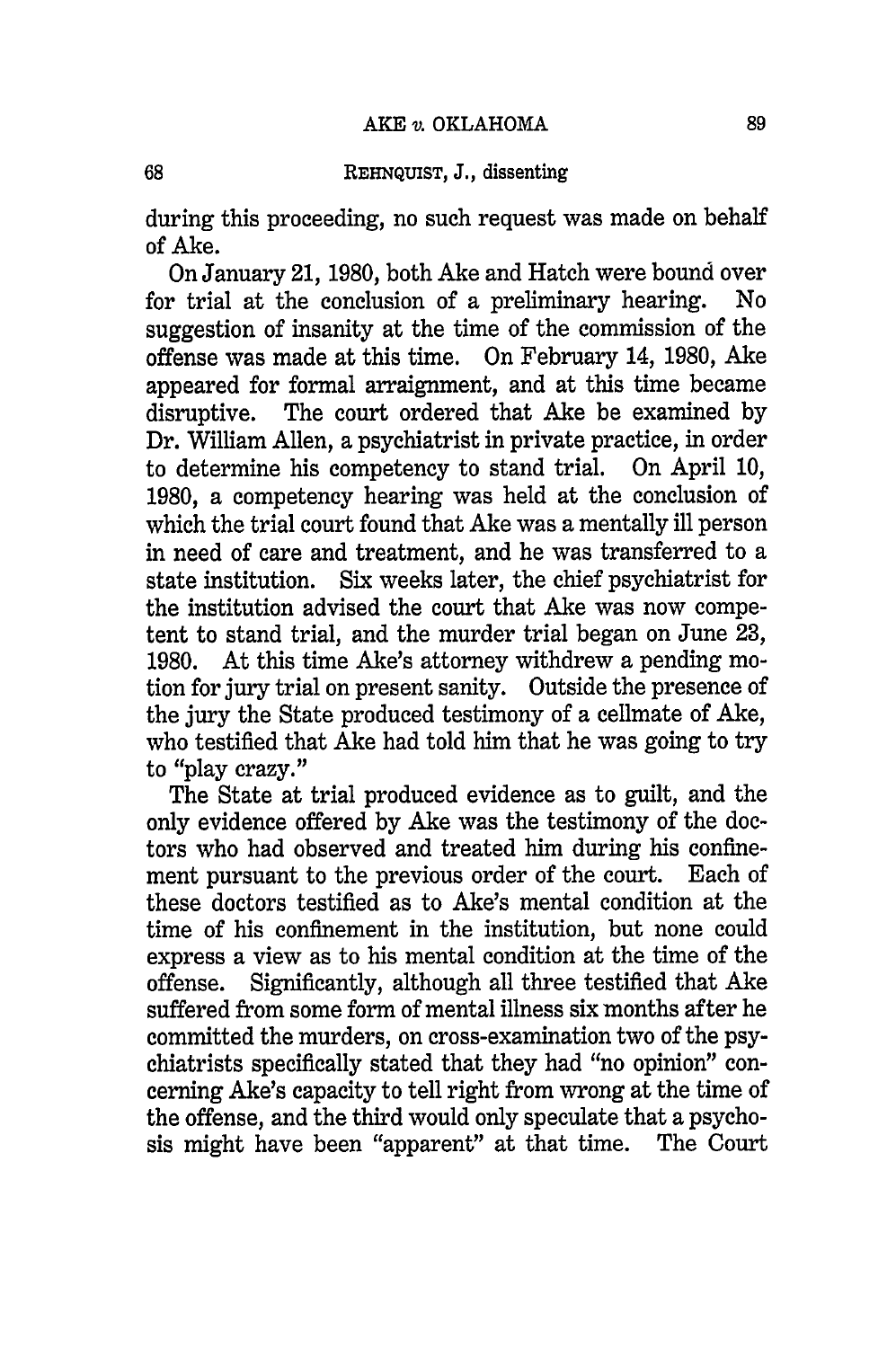### REHNQUIST, J., dissenting 470 U.S.

makes a point of the fact that "there was no expert testimony for either side on Ake's sanity at the time of the offense." *Ante,* at 72 (emphasis deleted). In addition, Ake called no lay witnesses, although some apparently existed who could have testified concerning Ake's actions that might have had a bearing on his sanity at the time of the offense; and although two "friends" of Ake's who had been with him at times proximate to the murders testified at trial at the behest of the prosecution, defense counsel did not question them concerning any of Ake's actions that might have a bearing on his sanity.

The Court's opinion states that before an indigent defendant is entitled to a state-appointed psychiatrist the defendant must make "a preliminary showing that his sanity at the time of the offense is likely to be a significant factor at trial." *Ante,* at 74. But nowhere in the opinion does the Court elucidate how that requirement is satisfied in this particular case. Under Oklahoma law, the burden is initially on the defendant to raise a reasonable doubt as to his sanity at the time of the offense. Once that burden is satisfied, the burden shifts to the State to prove sanity beyond a reasonable doubt. *Ake v. State,* 663 P. 2d 1, 10 (1983). Since the State introduced *no* evidence concerning Ake's sanity at the time of the offense, it seems clear that as a matter of state law Ake failed to carry the initial burden. Indeed, that was the holding of the Oklahoma Court of Criminal Appeals. *Ibid.*

Nor is this a surprising conclusion on the facts here. The evidence of the brutal murders perpetrated on the victims, and of the month-long crime spree following the murders, would not seem to raise any question of sanity unless one were to adopt the dubious doctrine that no one in his right mind would commit a murder. The defendant's 44-page confession, given more than a month after the crimes, does not suggest insanity; nor does the failure of Ake's attorney to move for a competency hearing at the time the codefendant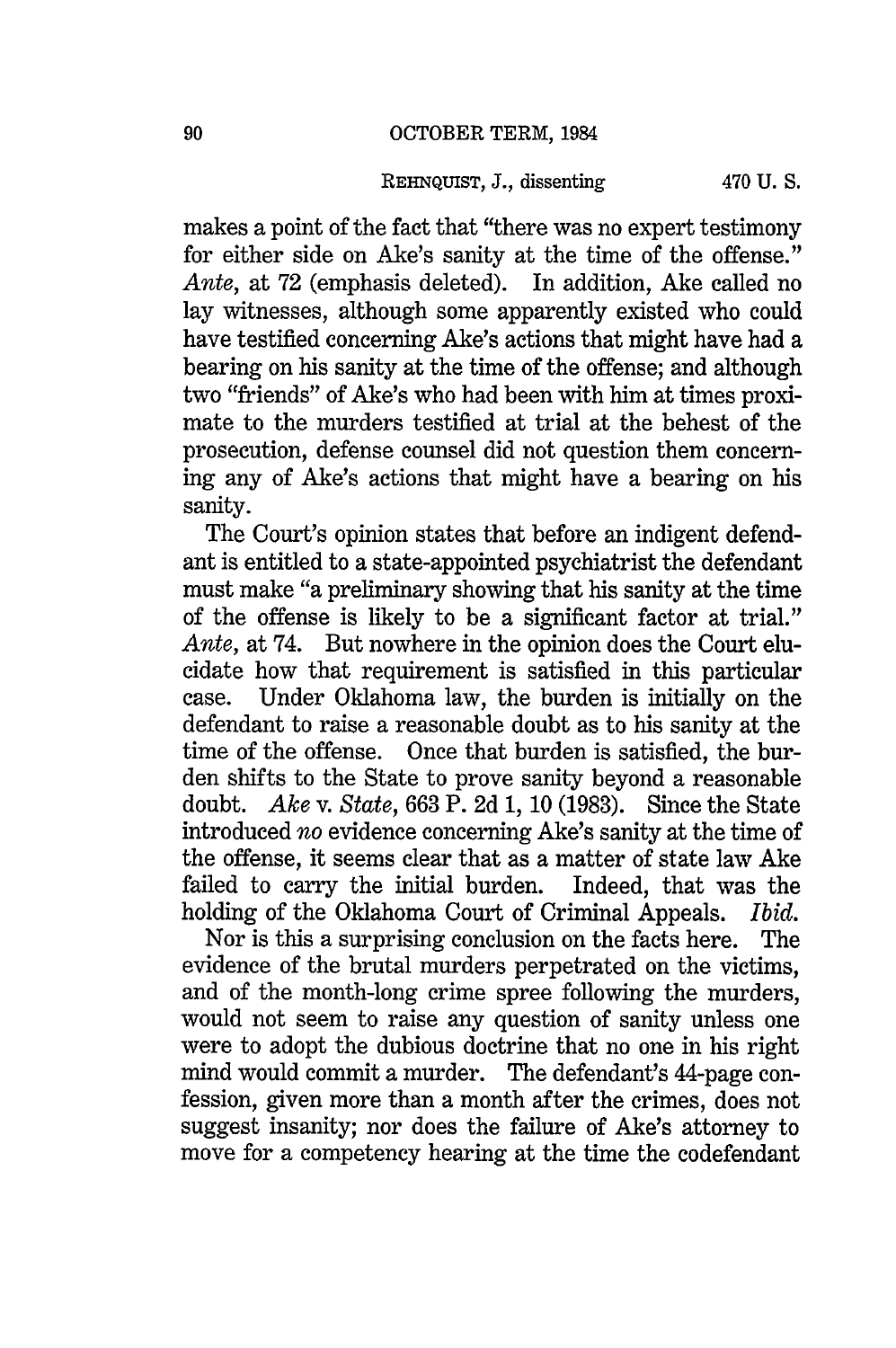# 68 **REHNQUIST, J.,** dissenting

moved for one. The first instance in this record is the disruptive behavior at the time of formal arraignment, to which the trial judge alertly and immediately responded by committing Ake for examination. The trial commenced some two months later, at which time Ake's attorney withdrew a pending motion for jury trial on present sanity, and the State offered the testimony of a cellmate of Ake who said that the latter had told him that he was going to try to "play crazy." The Court apparently would infer from the fact that Ake was diagnosed as mentally ill some six months after the offense that there was a reasonable doubt as to his ability to know right from wrong when he committed it. But even the experts were unwilling to draw this inference.

Before holding that the State is obligated to furnish the services of a psychiatric witness to an indigent defendant who reasonably contests his sanity at the time of the offense, I would require a considerably greater showing than this. And even then I do not think due process is violated merely because an indigent lacks sufficient funds to pursue a statelaw defense as thoroughly as he would like. There may well be capital trials in which the State assumes the burden of proving sanity at the guilt phase, or "future dangerousness" at the sentencing phase, and makes significant use of psychiatric testimony in carrying its burden, where "fundamental fairness" would require that an indigent defendant have access to a court-appointed psychiatrist to evaluate him independently and—if the evaluation so warrants—contradict such testimony. But this is not such a case. It is highly doubtful that due process requires a State to make available an insanity defense to a criminal defendant, but in any event if such a defense is afforded the burden of proving insanity can be placed on the defendant. See *Patterson v. New York,* 432 U. **S.** 197 (1977). That is essentially what happened here, and Ake failed to carry his burden under state law. I do not believe the Due Process Clause superimposes a federal